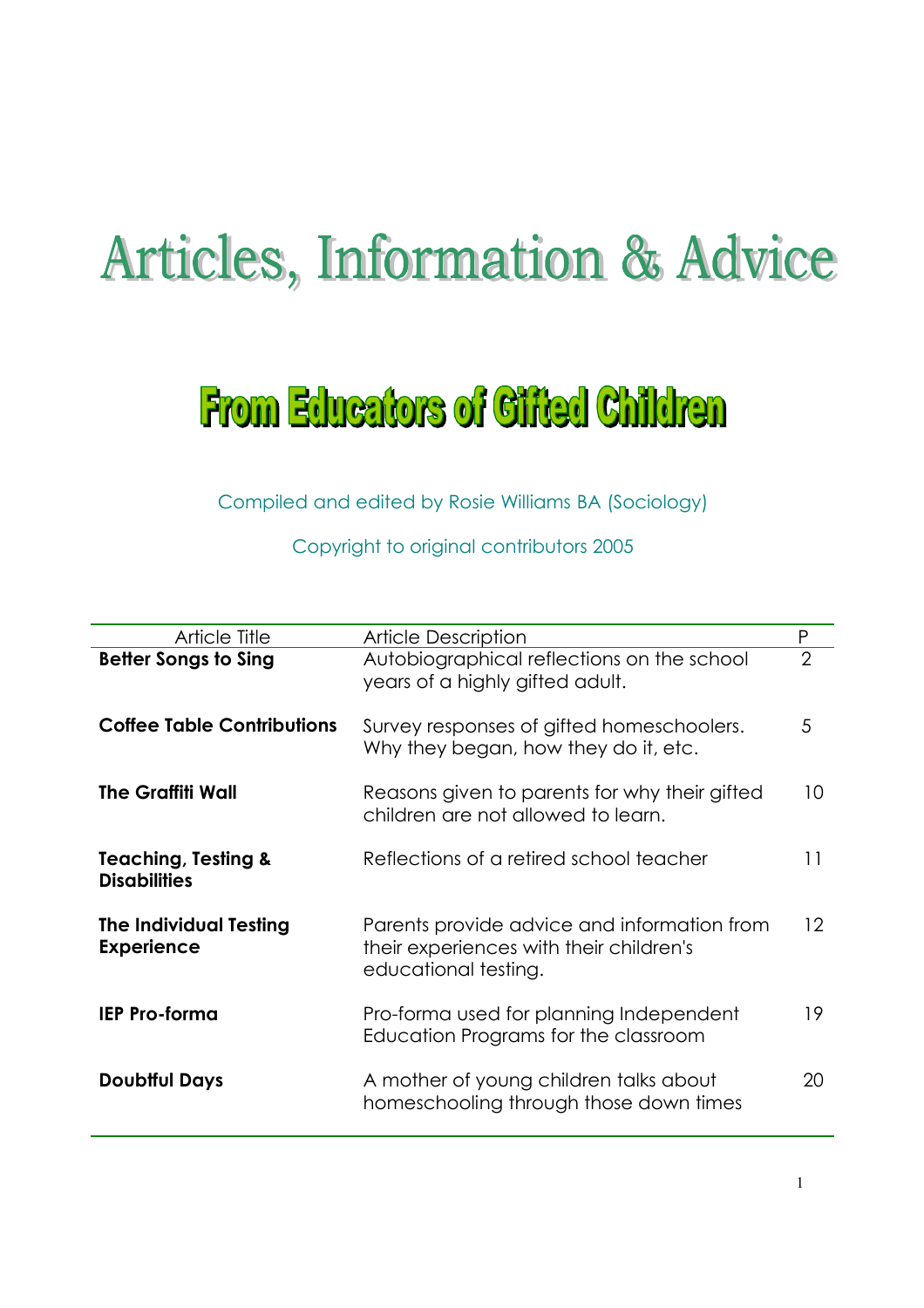#### Copyright Kate O'Toole 2002 Better Songs to Sing- A Rhapsody of Disempowerment?

"There must be better songs to sing than this" - Willy Russell, Educating Rita

Once upon a time (but not so very long ago), there lived a little girl who trotted off to primary school in a daggy uniform every day. The little girl was freshfaced, wide-eyed and had a Mona Lisa smile which others took to mean that she was happy.

But this is not nostalgia.

Those memories of 10 years ago are so near me that, if I reached out, I could touch them with my fingers and try to tell that sad-faced little girl that she was not alone.

On the surface, everything was perfect. It is safer to be perfect.

I won awards. I had friends. Friends who never could understand me, but still mates in the casual and dispassionate ways of childhood. I came top of the class without any effort, every single year. I was that smug-looking child who walked off with the Academic Achievement prize every year.

And I didn't even care. I was miserable, always seeking some desperate kind of communion which never, never came.

It is 1989, and I am nearly 7. The Berlin Wall has come down and Russia's about to crumble and I am fascinated. There are no books to tell me what I want to know, and I don't have the words for it anyway.

My teacher watches me trying to explain the Iron Curtain to a friend, and tells me sharply to stop showing off. Is she afraid of having a 6 year-old potential political dissident in her class? I tell her that some things just might matter more than learning how to tie our shoelaces (the day's lesson, and one which I didn't master). The look on her face tells me she's not interested

For the first time, my parents can't teach me what I want to know. They are not overly concerned with politics or the Berlin Wall, and I have a sense of moving beyond their tabloid world.

It is 1991. I am bored to death, and write poetry in class. I barely even know what I am doing, but know that I need to say something to a world that has never listened. If only I could find the right words.

The teacher ignores me as much as possible, smiling benignly at the nice kids who colour in between the lines and don't ask so many questions. There is no place in her class for kids like me, who don't come from a nice little nuclear family, who don't own a boat and who can't draw a picture of Disneyland to go with their five lines of 'What I Did in My Holidays'.

I stare out the window, squint my eyes, and start writing about the light patterns glistening in between the leaves. I want a world away from this one, but am too firmly grounded within it.

The teacher walks over, sees that I am writing instead of colouring, and calmly tears my poem up with an air of self-righteousness. My friend whispers to me about how mean the teacher's being today. I nod, trying not to cry. The teacher keeps me in at lunch for talking, even though I haven't said a word.

After writing out I must obey my teacher 50 times, I look up at her and say, defiantly:

"One day I'll write about you too, you know."

She tells me I am rude and loudly announces in class later that afternoon that I will never get anywhere.

The school obviously had little faith in any of my rather esoteric and unrecognised abilities. Convinced that an element of plagiarism was involved, they gave me low marks for creative writing (even writing which I'd completed solely in the classroom without the possibility of any sort of plagiarism!). A teacher criticised one of my short stories and found out later that day that the selfsame story had won a prize in a literary competition.

The irony is that I could write anything then which I can now. Had I been encouraged back then, who knows what beautiful works I could have produced?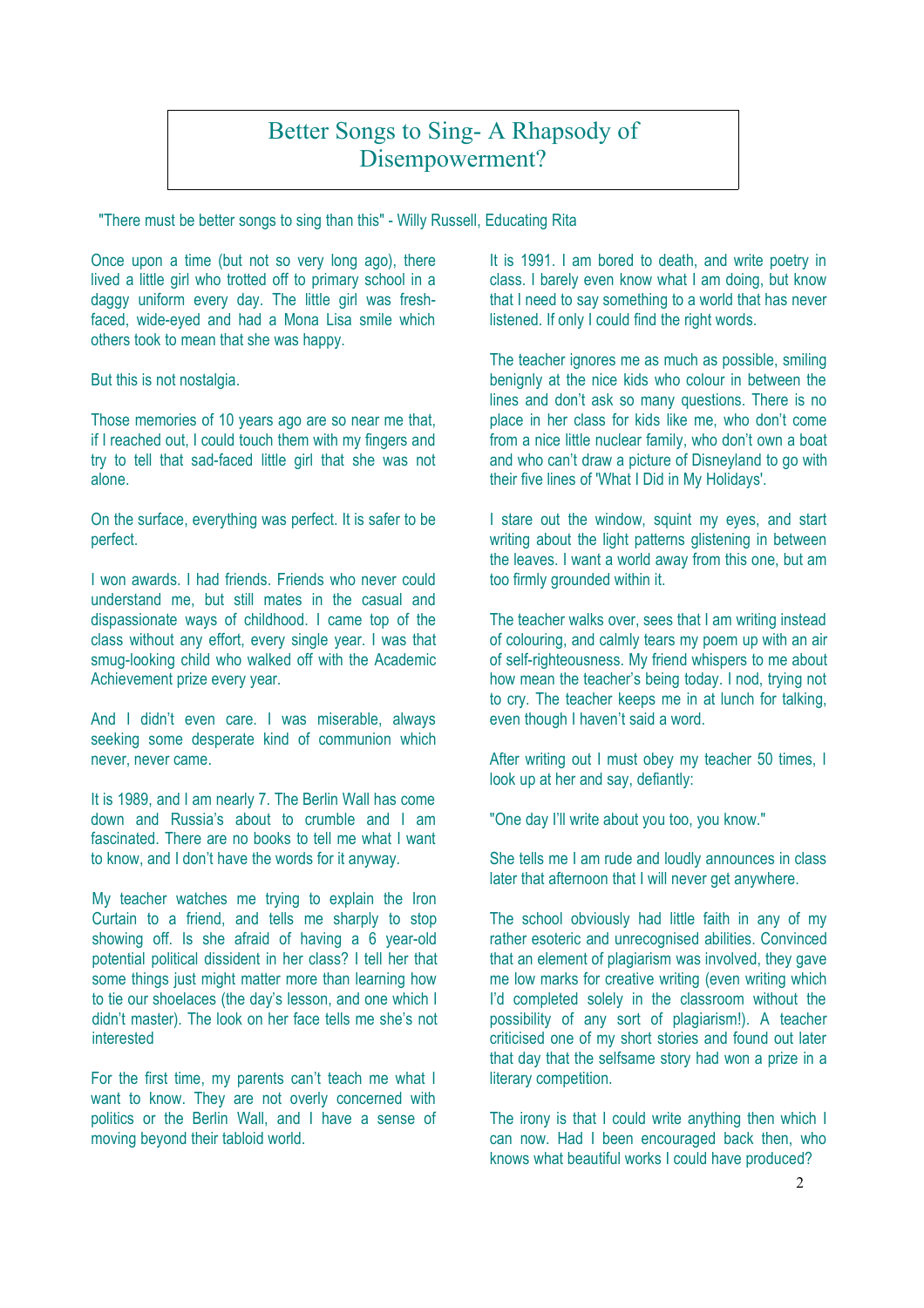I went to a small suburban primary school where only age-appropriate development was recognised. And I was obviously a slow learner when it came to the rules of Proper and Regimented Education. (Write that out, Katy O'Toole, and try to learn.)

Primary school passed by in a type of haze, a miasma of boredom and futility. Teachers told my mother at the end of each year that "We didn't know quite what to do with Katy, lovely girl, but not quite sure where she's at."

I was an anomaly in an alien environment. Here is the sum total of what I learned. I sat in a classroom for 7 years, but it will take you less than a minute to digest these absolute pearls of wisdom, these gems of socalled 'universal truth':

*Children must fit in with their grade.*

*Smart children must be docile and not ask questions.*

*Smart children also always come from wealthy homes with professional parents.*

And, Kate O'Toole, for heaven's sake keep your nose out of books you couldn't possibly understand.

#### But, oh, how I could!

I can't begin to understand the antagonism I aroused in most of these teachers over the years. My brother dealt with the atmosphere by trying to fit in as much as possible. As a result, he is now at the local high school (which appears to be very run-of-the-mill, but I won't pass judgment), and will never know that the long, upsetting saga of our primary school education can have a happy ending.

The last year of primary school was a quiet one for me. Hoping desperately that there were better songs to sing, I decided not to sing any at all.

School reports boasted of my 'dedication and maturity'. Inside, I felt numb, and fell pray to headaches at night. It seemed like there was no place in the world for me. I didn't understand what I'd done to feel so lonely, sad, and, above all, different.

The selective school exams came and went. It was heavily implied that, because of a mild-to-moderate hearing impairment which cemented my image as 'that deaf freak' (quote unquote), I would be highly unlikely to make it. Teachers cooed at the well-off and slightly neurotic parents about the brilliance of their offspring and shot disgusted glances at me. However, I was lucky to be taught in Year 6 by the one teacher who had some care for what was going on with me.

I made it in, to the disdain and envy of many. I made it in, not just to a selective high school, but to the most highly regarded school in the area. (I should add, perhaps, that no one else from my small and unremarkable primary school has made it to that school ever since. It is hardly surprising.)

As I write this, I am acutely aware of the need to strip my writing of much of its emotion. To aim for objectivity in describing those wasted and lost years is supposedly to aim for validity.

I could go on for hours and hours, carefully elaborating on events that sting even now. But I don't feel bitter, even if I was deprived of the basic right to belong to the world around me.

Now, I stand tall and give as good as I get. I feel real.

Education has set me free. Knowledge is power, and that's a fact so simple it'll probably be a political slogan one day. However, school was the place where I was first made aware of my own lack of power in society.

My life today is due in no small part to my later years of education, which helped me to be the very best I could be. I hate to talk in cliches, and life rarely fits the preciseness of words. All I can say, inarticulately and gratefully, is that it was wonderful.

Okay, so it wasn't perfect. There is no need to write rosy, lyrical descriptions. However, selective high schools are exciting places to grow in. My high school was a place which taught you that you mattered. It empowered you to change the world as a socially and politically aware being.

I believe in public comprehensive education. I believe it is based on fundamental concepts of equity. I am torn between the need for egalitarianism and equality of opportunity (often denied me due to financial constraints) and the need for an education which is tailored to the needs of all individuals.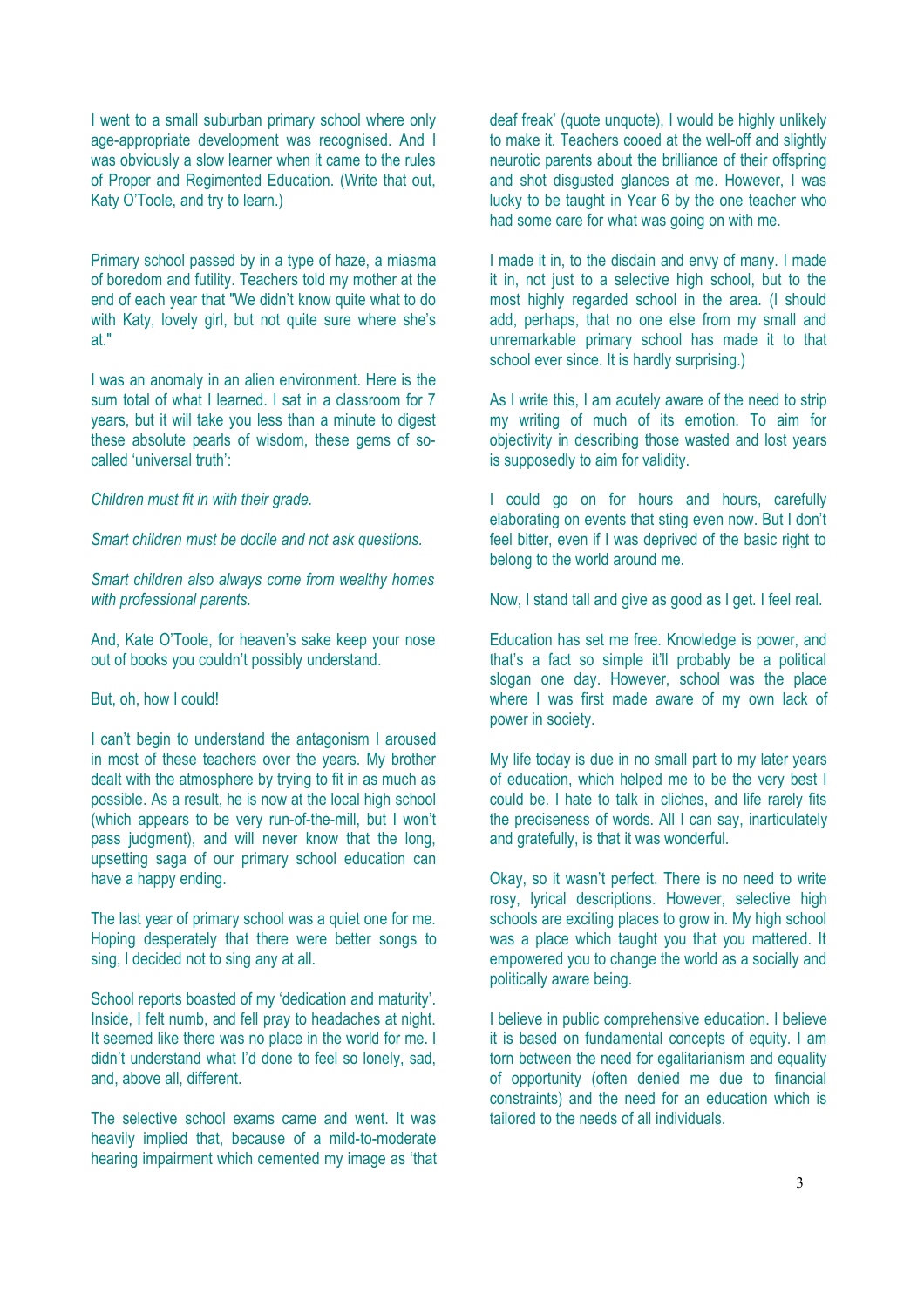What if I hadn't been successful in that multiple-choice test, sat long ago on a sunny day in 1994? I am acutely aware that the great secondary school education I received was almost a matter of luck. There is no doubt in my mind that the selective schools test is based on extremely 'selective' (no pun intended) criteria and that its focus on standardised convergent thinking does discriminate against working-class individuals such as myself.

Here, I must resist the urge to quote my IQ score or use all sorts of complicated sociological terms in an effort to sound impressive, authoritative and 'educated' in the conventional sense of the word. After all, what am I trying to prove? Class assumptions made about me in my childhood have been internalised to a shameful extent.

Today, I feel like somewhat of a half-caste. I attend a sandstone university on a prestigious scholarship. I am the President of my faculty society. I rack up High Distinctions and coach at a private school, which I love despite my own left-wing misgivings about the role I am playing in the reproduction of the social hierarchy.

I can't talk to the people who live near me without being accused of pretension or snobbery or both. I grimace at what I see as their superficiality and ignorance. I feel, with the arrogance of youth (and it is arrogance) that I am somehow greater than them. I see myself as an intellectual, but reject the so-called 'elitism' which is seen to come hand-in-hand with the image.

Among those at university, I also feel somewhat displaced – even when I'm with friends. I don't live or want to live on the North Shore. My father isn't an executive, but an intelligent man who was denied an education because of the poverty of his family. The waste of working-class talent is colossal. And no one understands why these things are so important.

I am aware that my account is somewhat fragmented and incoherent. I am aware that I am an anomaly, a 19 year-old who came unbidden to a world which often refused to support her. The fact that I want to become a teacher is only due to the fact that I did have some wonderful teachers later on. They really did care about me. And in this, is embedded a value judgment: they thought I was worth caring about.

But how many times does it take? How many times do you ignore a child before that child believes it does not have the right to be listened to? How many times do you tell a child to shut up before she will – forever?

Gifted students are often disadvantaged. So are students with sensory impairments. And socioeconomically deprived students. Did anyone care about that 10 year-old girl from a struggling sole parent family? No. That 10 year-old grew up to be a university-educated student who is now on her way to a double Honours degree and, eventually, a doctorate. But I am one of the lucky ones.

Some impassioned voice within me calls for a revolution of sorts. But how easy is it for anyone to make sense of the world in which I and so many others have lived?

Writing about my experiences, even in an article where I have chosen to reveal so little, has been a bit like peeling an onion. I can also feel the layers slowly being stripped off, but I cannot attempt an autobiography. Rewriting Angela's Ashes is out of the question.

I have a bright future and a hectic but rewarding present. But will I ever get my past out of my system?

Anne McDonald, a victim of cerebral palsy wrongfully imprisoned in an institution for the mentally retarded, demanded that we 'free the still imprisoned' after her release. So many members of our society are still imprisoned. We cannot forget the voiceless.

Voltaire once said 'I may not like what you say, but I will defend to my death your right to say it'. I've worked with and listened to disadvantaged children on a daily basis. Their voices are confronting, and easily dismissed through lack of understanding.

But they are still voices. And they are still valid.

I cannot privilege my voice over any other, just as I cannot presume to talk for anyone but myself.

If there's any concrete point in my writing, it is that alternate voices must be sought out and listened to.

Otherwise, we can never free the still imprisoned.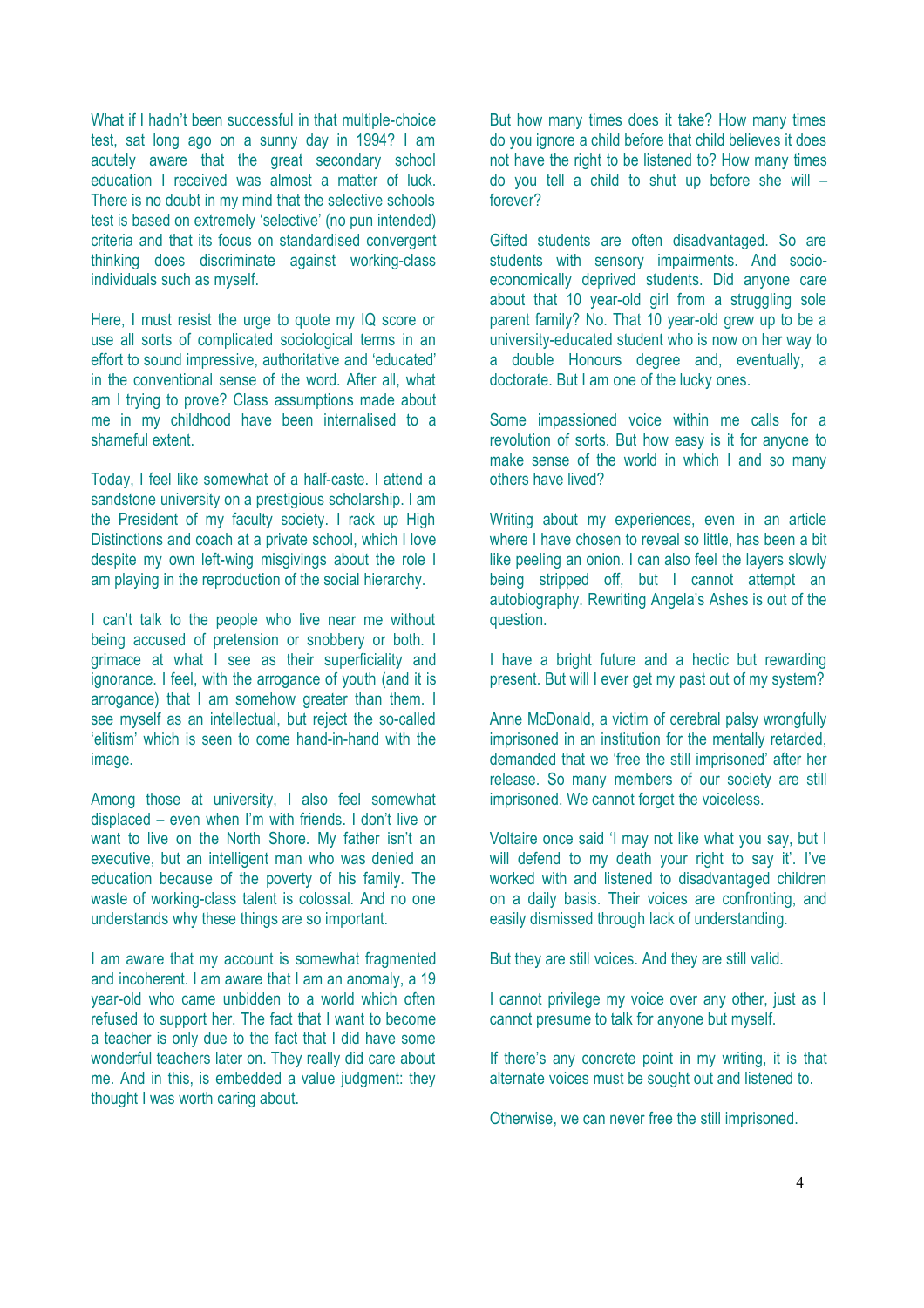# Coffee Table Contributions

#### **Q1 How did you first encounter/become aware of homeschooling?**

In the beginning… At first we were blissfully unaware that our child, a girl, was gifted. We thought it perfectly normal that she could do the things she did. We lived on a high, this child we were blessed with, we knew I couldn't have any more. One of our friends did try to tell us about giftedness, he even gave us some reading material. I said thank you, smiled and put it into a drawer for later. As first time parents, we were inundated with well meaning advice on pregnancy and child behaviour. We thought he was just being kind about some of the behavioural problems we were experiencing.

When she was four. I approached the local school asking for advice; my daughter had been writing for some time and would only use capital letters, when asked she told us that writing is for communication and she was communicating, I couldn't see anything wrong with that logic. But, I wanted the advice of a professional, will this become a problem when she went to school at age six.

The abuse I got from the head mistress could be heard at the other end of the school. How dare I teach her, I mumbled that every thing my daughter has learnt was self-taught. Impossible, she says, my daughter who sat curled into a ball on my lap and I, listened, stunned. As we stumbled out, a Grade 1 teacher stopped us, she had heard the abuse and suggested we home school until our daughter was 10. On leaving she gave us the phone number of a lady who taught her teenage daughter using the Christian

group called ACE. We were too numb too pay much heed but thanked her. By the time we got home the shock had turned into anger. I began writing letters to the education department etc.

Outcome she was emotionally too young to go to school - wait 2 years. Frustrated to the max – I began too look at other schools

- I read John Holt's How Children Learn and How Children Fail and there was mention of Teach Your Own so I ordered the book. We decided to go on a long trip and met homeschooling families at the Family Tent during the 1986 Confest. The idea began to take hold.
- I had never heard of homeschooling until a university lecturer in education recommended that I pursue this option for my son due to his being potentially profoundly gifted.
- I came across a parent's forum based in the US, and read about homeschooling there for the first time. I didn't know any other homeschooling families when we started to homeschool in 2001.
- First heard of it over 15 years ago on Oprah <q> and never really forgot how different the little homeschooler interviewed was. Five years ago when I took my son out of school I tried to get him into a government run correspondence programme and was surprised to find that in NSW that is not allowed unless you are travelling or your child is disabled. We were advised by the Dept. of Ed. that homeschool was an option and went on a big research spree.

## **Q2 How long have you been homeschooling?**

- 2.5 years
- 6 years
- 2 years
- 15+ years
- 5 years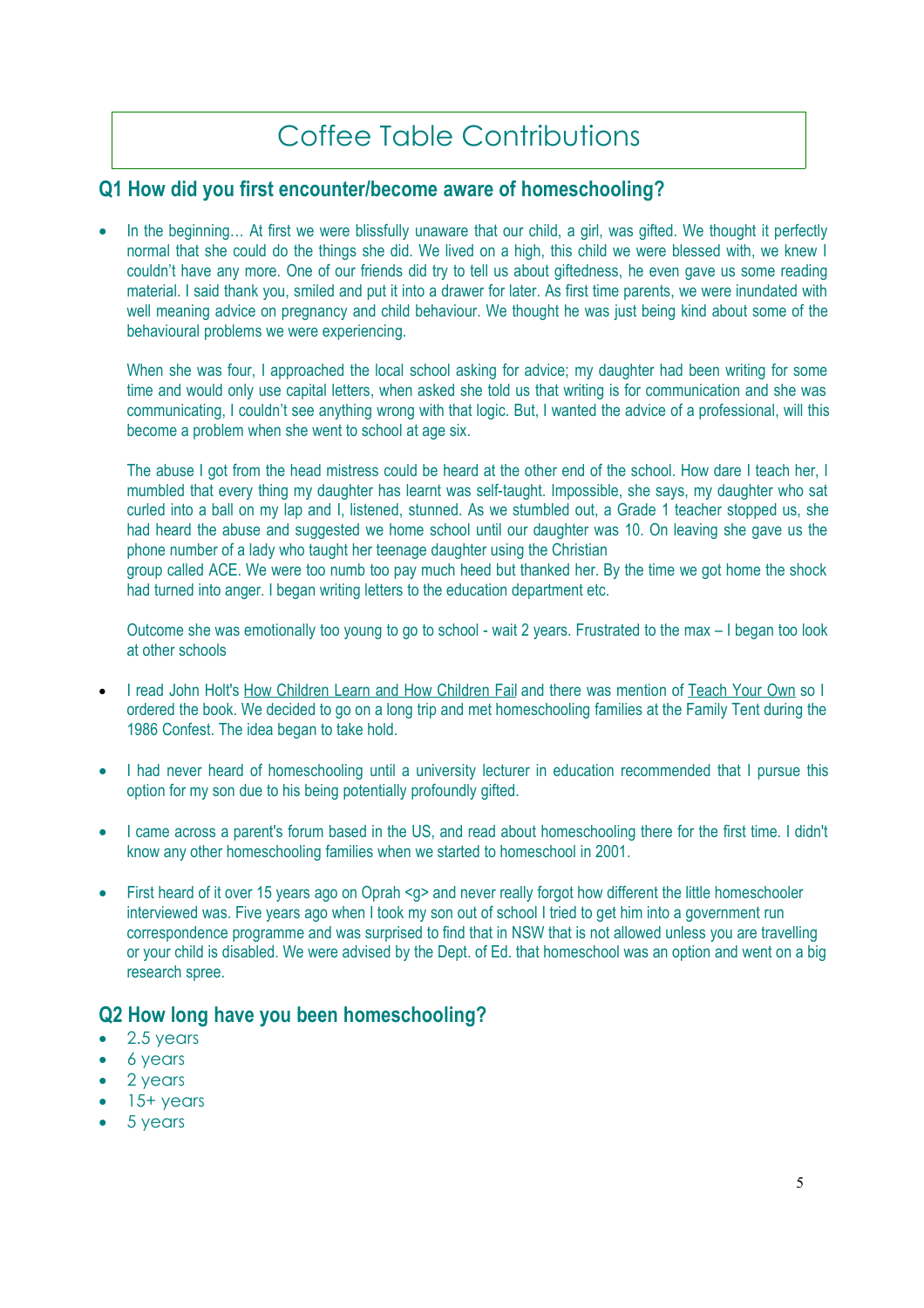## **Q3 What made you decide to homeschool?**

• Have thought about it a lot over the years and know several families who home school. Initially it was because we didn't like a lot about the curriculum content, even in a Christian school. Also peer influence/socialisation, which further down the track leads to issues like drugs etc. Can't protect them from everything, I know. We noticed how friend's kids would go through a personality change when they went to school and often became disrespectful to adults and came home with some anti-authoritarian indoctrinations, even at the age of 5/6.

We believe that home is a much safer and loving environment (usually). Did LOTS of reading about it, particularly hubby. Saw lots of other advantages like no working bees, no school fees, not having to get out the door by 9, we can take our holidays when we want and structure the year to our needs. It gives us ! much more scope and flexibility with our children's education. We are also travel philes and intend taking long trips, which home schooling lends itself to. In the end it came down to personal conviction that it was right for our family, but there are days/weeks where you feel like throwing it all in and having some "space" to yourself and you wonder if you are doing more harm than good. But then you just have to read through a couple of mailing lists and you realise you'd only be swapping one set of problems for another. We find that it challenges you a lot to home school as it confronts you about your own weaknesses, ways of thinking etc and turns you (if you let it) into a better person, I believe. To send them to school you could just pass the responsibility on to the teacher and stick your head in the sand.

- A particular focus for us with homeschooling is character development, which we can work on as a family. Being homeschooled also means that you have to work harder at relationships, because you actually live with the people. You can't just drop people and find another group of friends. Again, this is character development.
- A long-term personal interest in education; being fully involved in Play Group and Kindergarten; not wanting to separated from our daughter during the week (we had a weekend business). The birth of our son a month before April would have started school clinched it - we didn't want her to feel pushed out; the writings of John Holt; and a need to be in control and to continue to be involved in our children's education.
- (The) school refused to be flexible and see that my child was gifted. They also had not realised he was LD. The LD was masking the giftedness but they refused to work with me in solving his problems. The key issue though was the child feeling there was something wrong with him because he could not fit in and make friends. He was getting depressed and also acting out aggressively at home.
- I was not able to negotiate a workable compromise with my child's school in regards to bringing together the disparity between his tested achievement levels and the classroom work. The child's infancy was marked by considerable behavioural difficulties which school experience contributed to. These difficulties have been ameliorated in the home environment through the recognition of the differences in subjective perception of sensory and emotional input experienced by very gifted children along with the design of an educational program which is sensitive to the asynchronous needs of the student. The student has therefore avoided being labelled as a behaviour problem and avoided loss of potential, motivation and self-identity seen in similar schooled children.
- We found the local school and teachers and just the education system in general lacking. We found out once we started that homeschool is ultimately a better environment to learn in than school.
- While doing the annual spring clean I came across the gifted papers our friend had given us, ages ago. Procrastination set in and I began reading, it was simply amazing, I couldn't believe what I was reading, I rang our friend and he offered to have her tested – Results IQ 185+
- Knowing she was gifted solved a lot of problems but boy, did it create some new ones. Our search for education became stronger. We rang up the Ace lady and she invited us to a home school camp, some of the parents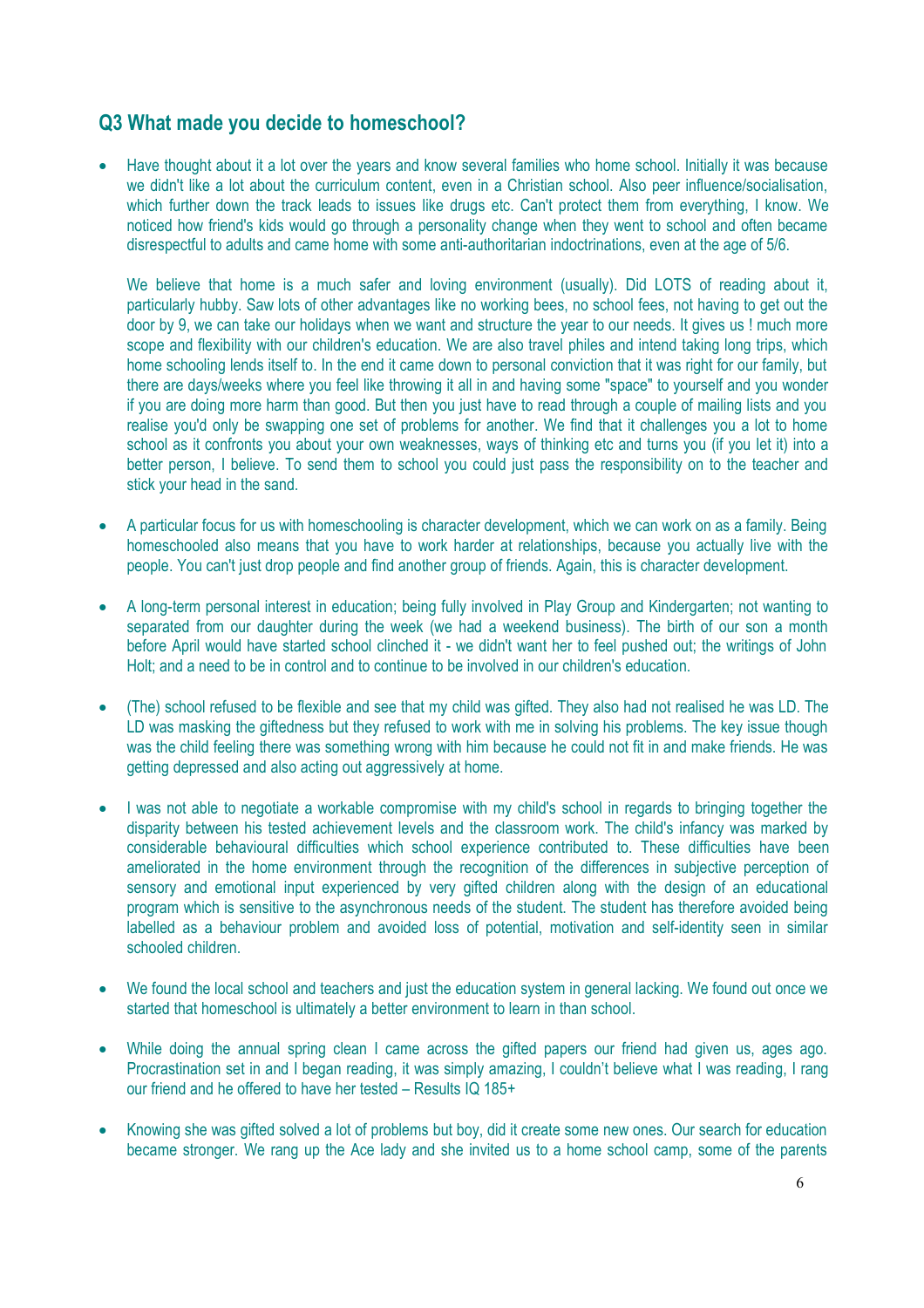used the Ace system, some Distant Ed, while others did their own thing. What a lovely experience, the kids, about 100 of them, were really nice kids. All helping each other and well adjusted socially (this was a major concern as our daughter was not a social butterfly). So we decided to give it a go, not an easy choice as our families and some of our friends were very negative about our decision.

• Both children started off at public schools. The eldest became more and more unhappy, and eventually we arranged an educational assessment. This assessment showed that his learning abilities were very wide ranging and that the local school was not the best fit for his particular needs. After doing some reading and research about G/LD, the advantages of homeschooling became more and more apparent, and this provided the impetus to give homeschooling a go. Attending the NSW State Conference in May last year was also very worthwhile.

#### **Q4 What are the reasons we continue to homeschool?**

- Continued inability to find a school which could meet the needs specific to this child. Horizontal curriculum planning and varying levels of achievement across different subjects cause a problem.
- Now that we have had our son formally assessed and we have had the chance to become more literate on gifted issues we are only further convinced we are doing the right thing. We have noticed that bullying is a particular problem when we are out in public places, so this would only be aggravated in a school environment. We believe he would not get the intellectual stimulation he needs in a school.
- Being able to be flexible about so many aspects regarding education. Being able to cover things in line with the children's interest, rather than just because Grade X should be studying a certain topic this year. Being able to provide a consistent curriculum, despite the fact we average moving every 1.5 years due to work commitments. (In our experience, the differences between states in curriculums, and in provision for gifted children, has been marked). Homeschooling allows both children to work at their own level, and gain confidence about their own abilities.
- The everyday outcomes and results. Our family grew in love and respect for each other, we enjoyed each other's company, we grew close as a family and loved doing things together. I was amazed at how much the children had to teach me about the process of learning. Most of all I loved the way the children naturally learned to compromise and cooperate and the fact that they remain very close friends into adulthood.

## **Q5 How do you keep track of your child's progress?**

• Not feeling very confident in inventing our own education system, we opted for the structure of Ace, this also took some of the pressure of, from our families. The Ace system uses a test to determine the child's level in each subject, then starts the child at a level slightly below their ability, this way the work is easy while they get used to the idea – it's an American system, very thorough & they send out report cards.

At 4½ she began grade 3 Ace, mostly she enjoys the work, tho it is a bit heavy on the Christian bit. Each book contains a test and workbook. During the primary years we would give her the test if she got 95 or higher she didn't have to do the work book.

The last couple of years she has entered the NSW Uni competitions, they only allow her to do her age grade level, but we feel this will keep any official happy, after all, that is the level she is supposed to be doing and they use the test in most schools in Australia.

What is she doing now? Officially she should be in grade 7 this year. We found as the years went by our confidence grew, and started supplementing her studies with books from Dymocks or Computer Education packages.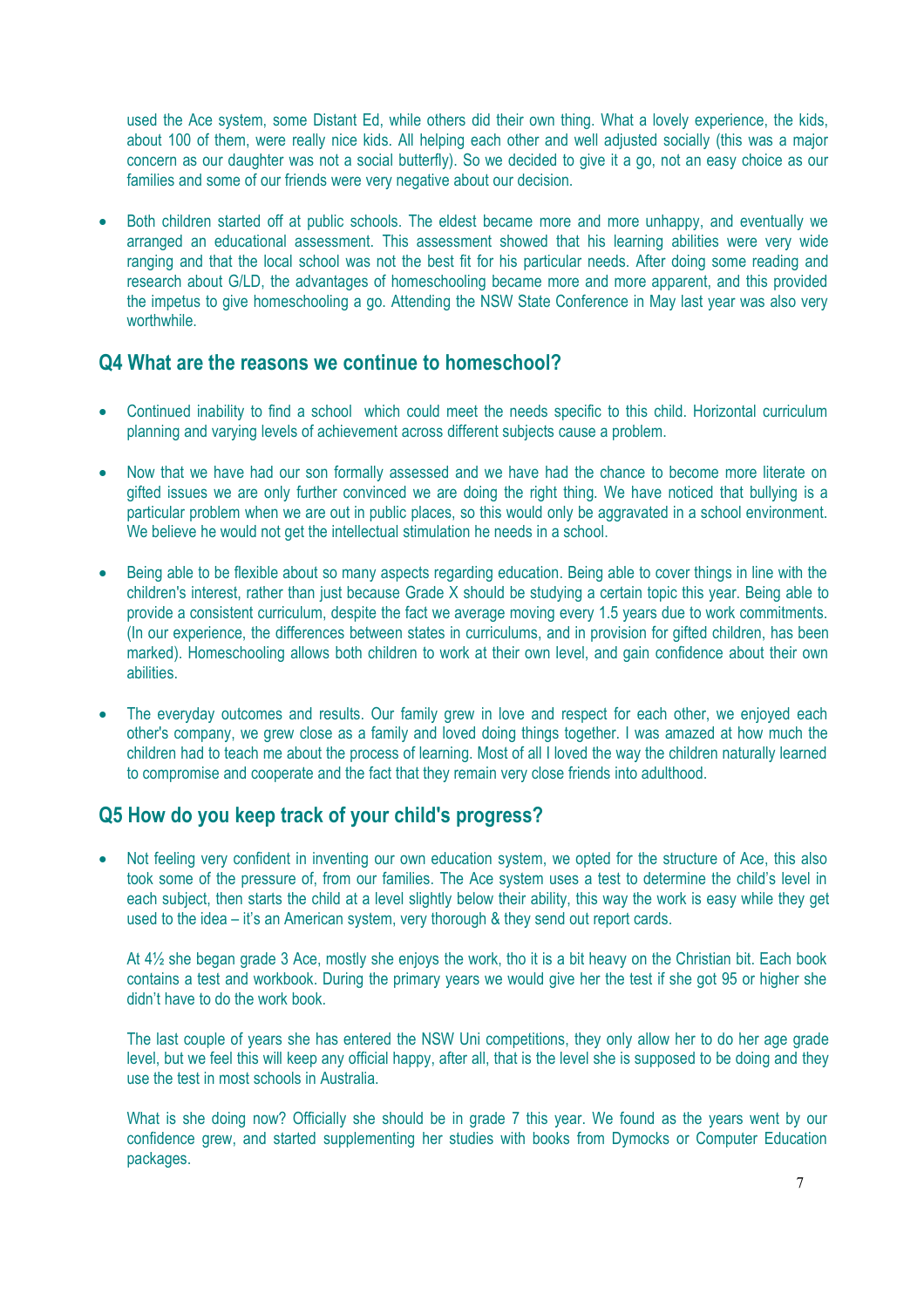We could have continued with Ace only, lots of families do, it is very efficient. But we kept thinking - what if our daughter wanted to go to school, she may not be advanced several grades if she continues to learn a curriculum that is designed differently to the Australian system. For example in math - addition is taught only, and then when the student is proficient in that, minus is introduced, the Australian curriculum does a mixture of math. At present we use 20 percent Ace, the remainder is books & Computer software. She has nearly finished General Science Grade 12 (Excel HSC). Slowly working through Physics and Chemistry Ace with a mixture of other books. In Math she has finished General Math and is now working on Advanced Math (Grade 11) Writing skills hold her back, mostly this is a motor skill problem. I shouldn't say problem she has good motor skills for her physical age. Her English is about grade 8 level, mainly due to motor skills and her complete boredom with learning grammar rules.

She is not very good at writing about a topic called "What I did on holidays" but excellent at writing a science report. To assist her motor skills we include typing We visualise a lap-top when going to uni for note taking. She also studies music - AMEB Theory she will go for her 5<sup>th</sup> grade in May. In AMEB Violin she will go for her 8<sup>th</sup> grade in August. Note - She is more than ready to do the violin exam, but has to work hard on her theory exam cos of her motor skills, in music one must go with the other.

- I have a column for each day in an account keeping book (one week per double page), with the left hand column having certain subjects, jobs, social activities, physical activity, character development. I then record brief notes as we go through the day (which is far more than any school keeps on individual students!). I have kept most of the written work in folders and cull them at the end of the year. Phonics is ongoing, maths tends to be completely culled. Still juggling things as we get more settled. I record "test" results against relevant subjects. Some families I know of have their children assessed at the end of each year by a professional teacher so they have a piece of paper with the signature of an accredited person certifying what level their child is up to. We don't see the need for this. Home schooling lends itself to be very in tune with where a child is up to.
- This varies. I've done just about everything, including writing report cards, diaries, calendars, scrap books (for excursions, different subjects, for each child), checklists, summaries, portfolios and work samples. We never stuck to any one method for longer than about six months, and our recording became haphazard - usually when we needed to do it, to boost confidence in homeschooling or our approach to learning, or when we needed to prove the educational attainment of the children to others (the educational authorities or for employment needs).
- By working with them every day I have a good idea of their progress. I do keep portfolios as a record (as part of the NSW registration requirements). I don't feel tied to ticking off all the outcomes and objectives provided by the BOS, but I do use these as a guide when planning.

## **Q6 How could your homeschooling experience be improved?**

- Having access to like minded people on internet lists has been a huge help. There were a couple of people who went out of their way to encourage us as we started homeschooling and that was fantastic. I think linking up with others in the local area would also make things easier. Also, being able to share resources rather than purchasing things would help a lot.
- Spending more time listening and talking with the children, really listening, fully attentive. That's hard to do, even after all this time. Becoming more democratic as a family - involving the children in everyday decision making about what we are doing at any one time and why. Being more physically active, getting rid of the television. I would have liked to read aloud more often but my sinus and asthma made that difficult. Setting different priorities - building two houses over 15 years, on a low income, left little money for having fun, trips away, taking up expensive hobbies or sports (other than Lego and computer, which we somehow managed!) Overall though,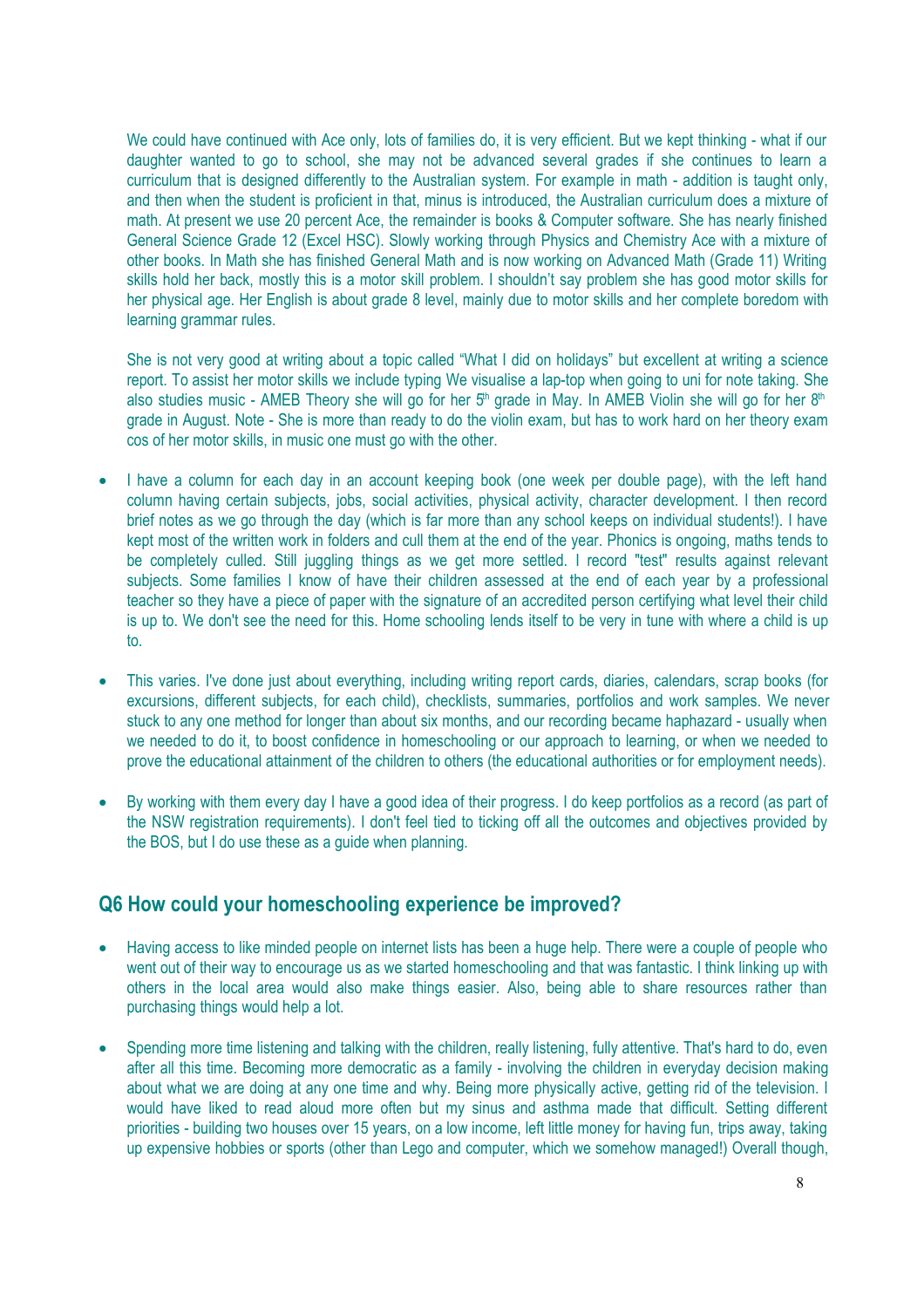I'm exceptionally happy with how life has turned out - I have three wonderful children aged 21, 19 and 15 who are simply beautiful, sociable children who delight in loving each other and their parents, and who believe they can do anything, learn anything, anytime. In short, my homeschooling goals have been achieved. What more could I ask for?

- Regular meetings with a small group of like-minded people with whom parent and child could build relationships. More games. more time for Mother by herself. None of these are really a problem though.
- More money and a housekeeper would be nice. I think traveling is one of the best ways to learn about our world and the people in it - that's where more money would be nice :o) With all members of the family home all day there's a lot of activity going on - that's the housekeeper part. But, seriously, we are just so pleased with how it is all working for our family that there's nothing we would change at this stage. The laws regarding homeschool are stressful rather than supportive so to see changes made there in the favour of homeschoolers would be fantastic.
- Our home schooling experience could be improved by: better networking with other homeschoolers (for social interaction and sporting activities for the kids);. a pool of resources, particularly scientific equipment; or access to school laboratories. a "talent" pool so that people with areas of specific expertise provide workshops/activities eg foreign languages, electronics, mechanics, kite making. forming home schooling teams to enter national competitions maybe a camping weekend/week once a year to all get together.
- Financial aid would be nice. Most of us have to survive on one wage while home schooling. Though, there are some super mums and dads who manage to work from home as well. Tutor or Teacher Service. People who are trained to assist gifted children and can help parents with the tricky Questions, that they really have no interest in discovering.

How can Schools be improved? Unfortunately schools are unable to teach the way my daughter learns. Life would be a lot less stressful for us, if they could. Switching from teacher mode to parent can be difficult, especially as the child gets older and their interests are different to the parent. Personally I do not want to learn the high end math like she does. Some teachers even feel threatened by a child who is different. We have special schools like the school in Sydney for those kids who have acting or dance etc potential why not schools for gifted? I noticed when my daughter went to gifted group outings, she felt she could be herself, each kid accepted the other for the way they were. Note the above information are our thoughts and feelings, we hope they will be of some assistance to others, we have not intentionally meant to upset anyone with the above content. Accept our apologies if we have.

 Having a central meeting point to make contact with other gifted homeschoolers, sharing resources and making social contacts for child and parent. I would benefit from a more positive attitude from society in general towards homeschooling as I came to it from a very painful and exhausting process of attempting to meet my child's needs and have taken responsibility where other systems have failed to do so. As many perceptions about homeschooling seem to be based on myths or anecdotal evidence rather than our reality it is a compromising factor in socialising with the community in general if one is continually confronted with ignorance and discriminatory attitudes. As homeschoolers are often criticised for being unable to provide the supposedly sociable experience of formal schooling, it would seem that a more positive attitude from the community would only serve to ameliorate that perceived inadequacy.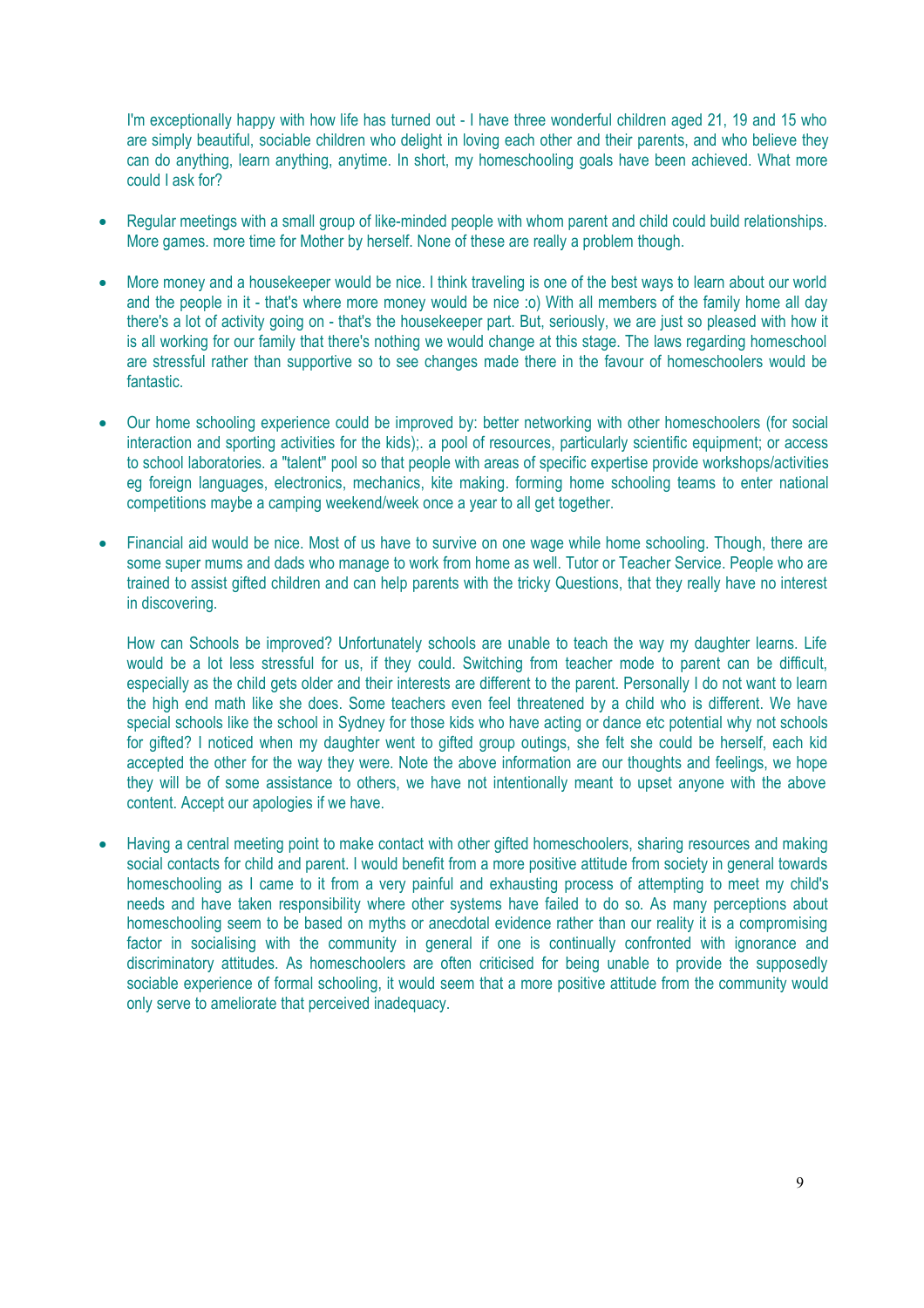## The Graffiti Wall

We do not have the resources

## He will be bullied

She will have problems when the others go through Puberty and she doesn't

The other students might exploit him

**We haven't had time to assess him properly.**

Doing well in a small class does not mean a high achievement in standardised terms (re PG child)

You do not have the resources.

He will be smaller than the other children

But what about when the other children are all driving?

His scissor skills will prevent him from keeping up if he is accelerated into yr3

She may be ahead now, but it all evens out later on.

IQ tests can be inaccurate in young children

## I don't want you to expect too much

*You need to let her be a (insert age) year old*

# Talking will hold him back

Nothing that he's accomplished counts for anything as, even though I've never met him I'm sure he is too immature to be included.

I don't think giftedness is the issue

Basic skills tests do not necessarily reflect functioning level

**She needs to learn how to socialise so this needs to stop as she'll be psychologically damaged by this.**

*Even though he is 4 years ahead of his age, he needs to do the age appropriate work so he doesn't fall behind in later years by not reinforcing the basic skills.*

We don't have behaviour problems in our selective classes (re PG ADHD child)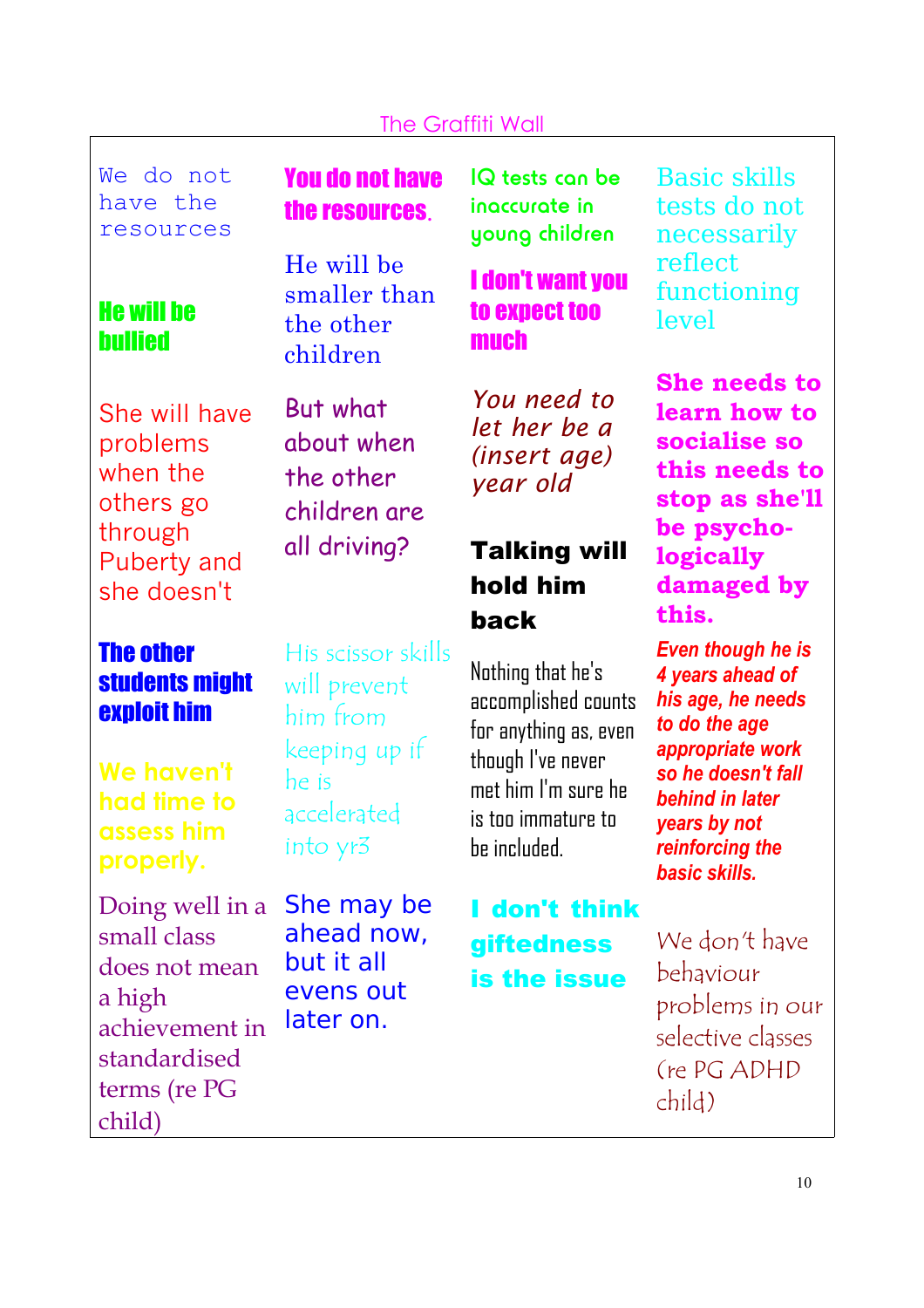# Teaching, Testing & Disabilities

I am a retired high school teacher, and also a mother who has seen my children, and now my grandchildren go through the school system. I am very interested in the debate over testing, not only for placement in selective schools, but also the primary school testing, which is taken as an indication for grade placement in year 7.

I think these written IQ tests may have a part to play in a school, to see which children would benefit from extension work, etc; but more specific tests are needed to truly test the whole of a child's potential.

Each child should have a comprehensive one-on-one test (oral as well as written components), to truly test ability levels in all aspects of education, including social interaction, not just reading, comprehension and mathematics.

Of course, this would need trained testers, and many of them, so it is dismissed as a pipe-dream.

There are times when I think things have not progressed much past where they were when I went through Teachers College in the early 1960's.We were told then: "Don't worry about the bright children, they will learn in spite of you. The hard part is teaching the dull children".

Of course what we didn't know in those unenlightened days, was that the children coming into high school who could not read or write, had some kind of disability. We had not heard of dyslexia, autism, ADD, etc; so struggled along with these children until they were old enough to leave school. We now know that some of the children suffering from these symptoms are very, very bright, but the disability leads to difficulties in performing to their true capability. They also may have difficulty relating in an appropriate manner to other members of the school population. This leads to bullying and ostracism by both students and teachers often, and is the sure sign that the child has been failed by the education system.

Back in 1966 I was teaching in a Sydney high school, and had a class of so-called "dull" children. One boy, about 14 or 15 years old, was very badly affected by spasticity, and had difficulty dragging himself around

with the aid of two canes. His hand muscles were so badly affected, he had great difficulty forming letters. so his writing was all but unreadable. For some reason, these disabilities gave the impression that he was not very capable, even of understanding the lessons given to the class. Imagine my surprise when one day he had on his desk a copy of "The Rise and Fall of the Holy Roman Empire". I found that he could read and comprehend at a very high standard, it was just his movement that was restricted. This was a lesson for me, and I now wonder how many of his other teachers realised his potential.

Ten years ago, I was teaching privately a year 7 girl with dyslexia. She had been tested orally as having an IQ of 125, but because of her inability to read letters and numbers that kept moving about on the page, she was in the lowest class in her year. Then, when in year 9 her doctor discovered some medication to help with dyslexia, she began performing to her potential, and gradually moved up through the classes until she was with other pupils of her IQ equivalent. She went through to year 12, and has worked in insurance since. How many of the other "dull" students may have been helped if their disability had been recognised and treated.

I know when I was teaching, the school system had not the knowledge or capability to recognise or help overcome these disabilities. But it seems that nothing much has changed today. When a school principal can turn away a prospective very bright pupil because he has ADD, even though he is on medication,it seems as though these things are still not understood by the very people who should be working to find solutions.

This means more trained personnel, first to teach the principals and teachers that there are solutions, and second to put enough trained counsellors in each school to be able to work out solutions for each child.

Each school needs enough support staff to work in the school every day of the week, not just one counsellor, one day a week, to be able to help the teachers through these problems. After all it is supposed to be the students who benefit from their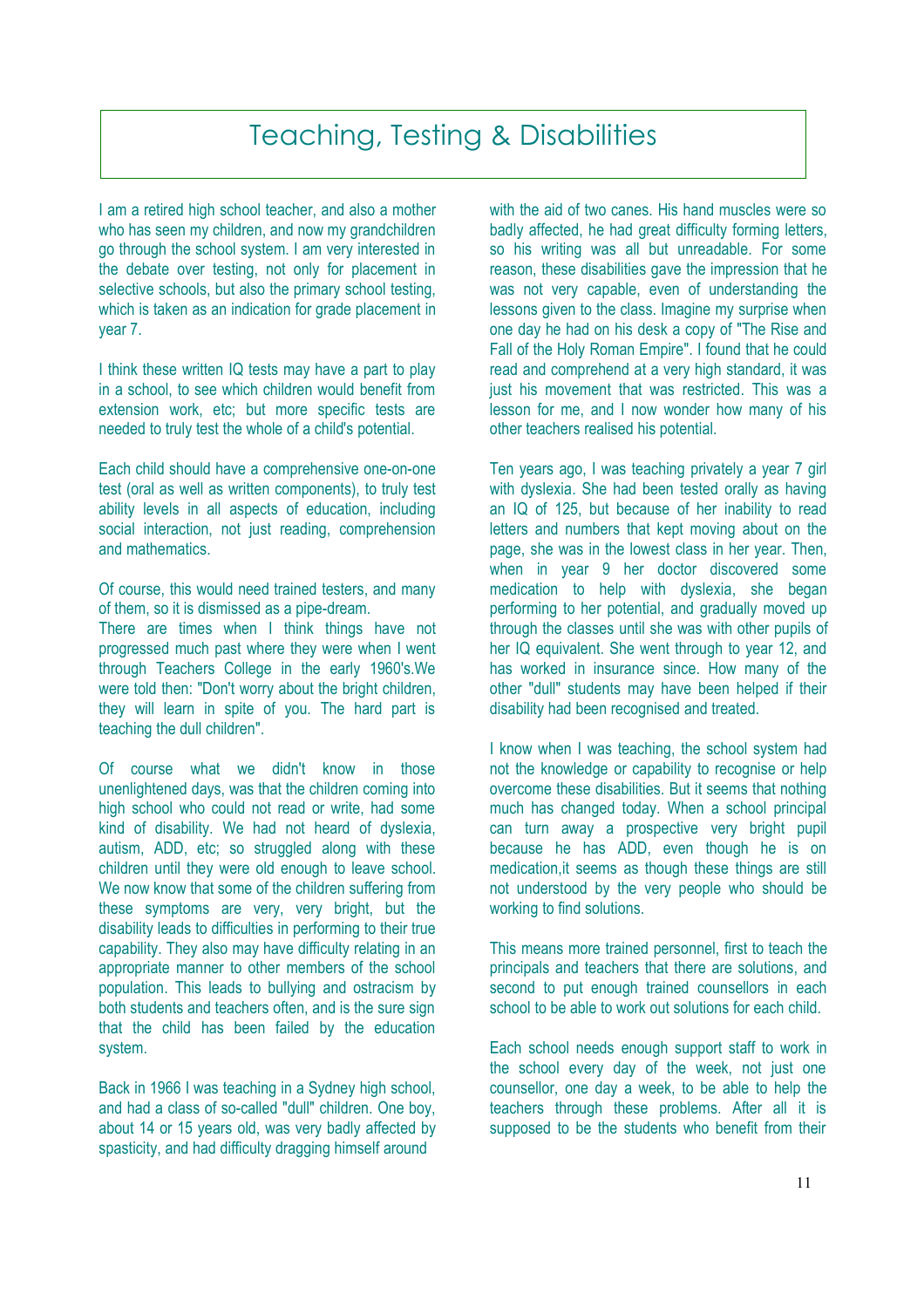time at school, but often they are so misunderstood, that school becomes hell to them.

And, of course the teachers do try to get some satisfaction from their job, but the complete lack of resources, and ever-increasing work loads only lead to ever more dissatisfaction. It is the bureaucracy which keeps blaming its shortcomings on the people who are pleading for help.

I know schools perceived to be disadvantaged economically, have grants allowed for extra resources (teachers aides etc), and also students with some specific disabilities are allotted a tutor to help them in school for a certain number of hours a week. However, when the money runs out, it is not automatically replaced (in the country at least), and the help is withdrawn. The children and teachers have to struggle on regardless. Is it any wonder that teachers and parents consider there is a state of crisis in our schools?

Our governments are constantly denigrating the efforts of teachers, with the result that many who are most passionate and idealistic about their job, become quite cynical and frustrated with their working conditions, and move on to something else. I know not all teachers are dedicated to working in poor conditions, for small salaries, with the hope that they can benefit the children in their care, but the great majority are. Better training, geared to present day conditions in schools, and a better knowledge of the symptoms of the disabilities they will face, could completely turn around the education system in Australia.

The reason so many parents have felt compelled to home-school their children, is simply to give the children a fair go, but the truth is, if the education department was doing its job properly, there would be no need for an alternative. The education department registers these children and their parents, recognising, apparently, its own shortcomings. Isn't it high time the government bit the bullet on this subject, and actually did something constructive?

*Editors note: Since this article was published, the NSW government has increased the number of educational counsellors substantially.*

# The Individual Testing Experience

This page is the result of an informal, anonymous email survey *for* parents of gifted children *by* parents of gifted children carried out in recent years. I thank all parents that took time to contribute their experiences for the benefit of others.

#### **1.The age your child/ren were initially tested?**

- Son 5y 4m Daughter 4y 8m
- 6 years 2 months

T

- Child 1 aged 7years 6months; Child 2 aged 9.
- He was tested at 3 years 2 months
- His first IQ test was at age 5
- 3 years 1 month 17days
- At age 3 years and 10 months
- 6 years 3 months of age

#### **2.Reasons for referral:**

 Reasons for referral - concerned school principal believed my child was gifted and was considering acceleration in kindergarten. In the absence of knowledge about GERRIC I used a private practitioner.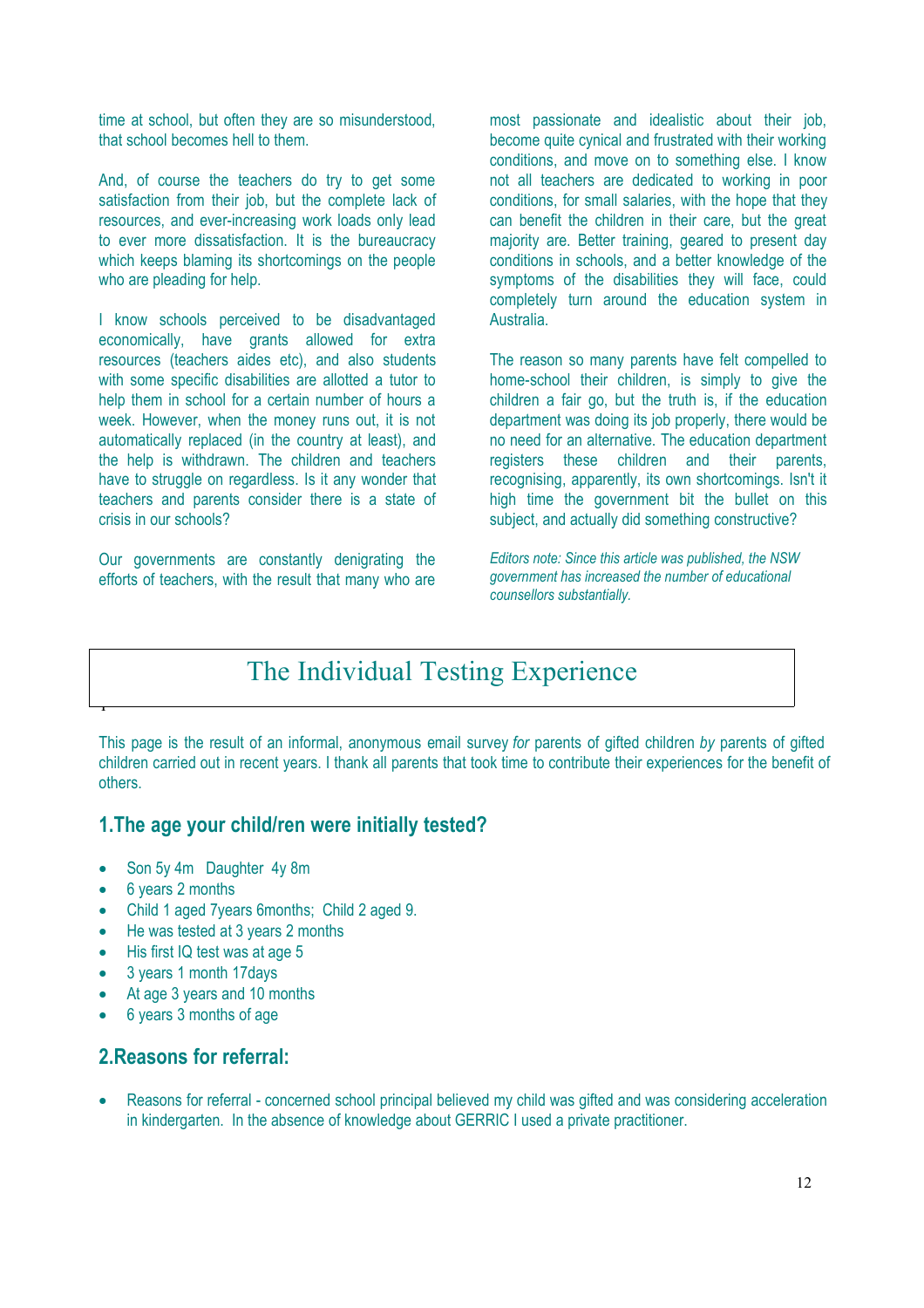- Son by teacher as she suspected he may be gifted. Daughter by us for our own peace of mind. My daughter had been allowed very early entry at 3y 2m and we wanted reassurance that we were doing the right thing and expectations were not too high.
- Brick wall at the school. When approached teacher that child was reading adolescent novels at home and age appropriate books at school, was told "but does she understand what she's reading? I think not." To which child promptly proved teacher wrong. Child complained of boredom at school - teacher's approach to students was a definite incentive - probably suffering from post-natal depression and, in my opinion, shouldn't have been teaching (and the opinion of a few other parents by the way).
- He had become disruptive in Kindy. He was hard to handle at home. It was suggested to me that he was in fact gifted and we needed to make some educational decisions earlier rather than later.
- Child 1: Lack of reading; child 2: boredom at school, unhappy.
- Longstanding behavioral difficulties, over excitability, over activity, extreme frustration, unco-operativeness, impulsiveness, lack of patience, "insatiability".
- I wanted her to attend preschool in 2002 and the preschool said she would not get in unless she had special needs. The fact that her father had just died and I needed a little time-out (she is pretty full on when awake!!) was not considered enough. As she was already reading well, they suggested I get her tested.
- 1.Suspected she was gifted and wanted some confirmation...out of interest really. 2.School wanted their own assessment done ...I wanted to see what year level she was working at...but this wasn't done. 3. Ammunition for acceleration.

#### **3.Which test(s) were used and what was the cost of the testing to you?**

- Child 1: WISC III (\$360, 1995 no rebate ); Child 2: WISC III (\$110, 1993)
- Son- WISC lll, even though he was too young at the time, administered by the school psych for no fee. Daughter- WIPPSI, private, cost £350. This was only for the testing and report, no other consult.
- Weschler Intelligence Scale for children -111, Cost \$90 and a tank of petrol to get child to tester.
- WPPSI-R was used. It cost \$425.
- WPPSI which cost about \$350 with pensioner discount from private psychological practice by a Bachelor of Behavioural Science. In later testing the SBLM cost a similar amount. Other testing was covered by school fees or Dept Ed.
- WPPSI-R cost me about \$400
- 1.Mcarthy Scales ( cost a carton of beer- it was a friend)
- Test used was Wechsler III at a cost of \$390 to me.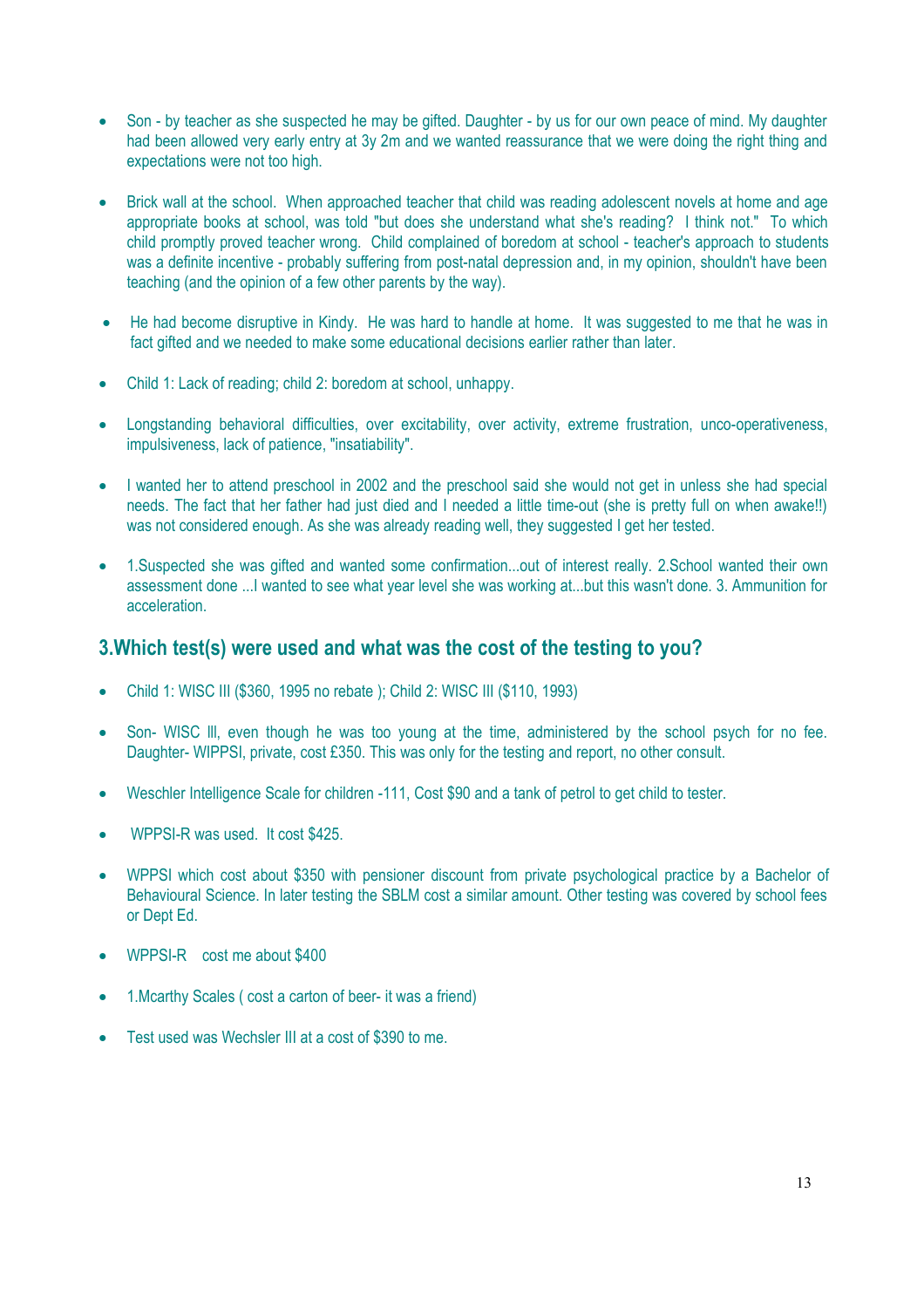#### **4.Were you happy with the venue and the way the tester related to your child? If not why not?**

- Son- we were unaware of when it was happening, had never met the school psych and still do not know where, how long etc. However our son came home very excited by it all and had had a great time!
- Son- The venue was awful, a room in a business complex on an industrial site. It had no pictures/toys, and very little furniture. It was a cold room. In her defence, I don't think the psychologist had been there long. She did not relate that well to my daughter. I later heard she prefers to work with older children. She did the WIPPSI and educational tests in one go, taking three hours, which we were not expecting. This was far too long and my daughter was very tired after and not that excited by the process.
- Yes, bearing in mind that I have nothing really to compare it to.
- I was very happy with the venue and, at the time, with the attitude of the tester.
- Child 1: Yes, large and airy and took over 3.5 hours and quiet; Child 2: yes
- It was done and my home which I thought was good for him being so young. The tester didn't relate to my child at all well. He made no effort with him. It felt to me that he was just after the money and didn't care about the results he obtained. No encouragement was given to my son when he performed well and therefore he stopped trying. I also feel that the psychologist was just interested in getting it finished and didn't give my son enough breaks. Testing went for 3 hours and by the end my son was not at all interested in the testing and tasks performed at the end when done very badly. I think you should make sure that they don't go over 1.5hours for children so young.
- The venue seemed appropriate and I did not notice any difficulties between the tester and the child, although she did seem a bit taken aback with my vehemence that I get a result that explained the difficulties I was seeing in my child.
- A small office was used to test her. The Principal Psychologist examined her and was able to gain her trust very quickly. She appeared to enjoy most of the tasks. He was quick to notice when she tired of answering questions, and he gave her appropriate breaks to have a snack. I was allowed to remain with her, but there was no need for me to do or say anything. We both enjoyed the whole experience.
- 1. She loved this testing...he was wonderful and she felt very comfortable.
- 3. Yes...Yes Yes Yes...wonderful tester...child felt totally at ease.

## **5. Were you happy with the test that was used?**

- Child 1: Didn't know of any others; Child 2: Didn't ask, didn't say there were choices!
- I was happy at the time with the results, even though my child was assessed in strongly worded terms as "moderately gifted" (I did not know about "ceilings" on the Wechsler III) and the school principal used her own judgment (maybe she knew about ceilings?) to do the acceleration anyway.
- Son- would have been happier if she had used the correct test for his age. WISC III 18 months later. SB-LM
- Daughter Yes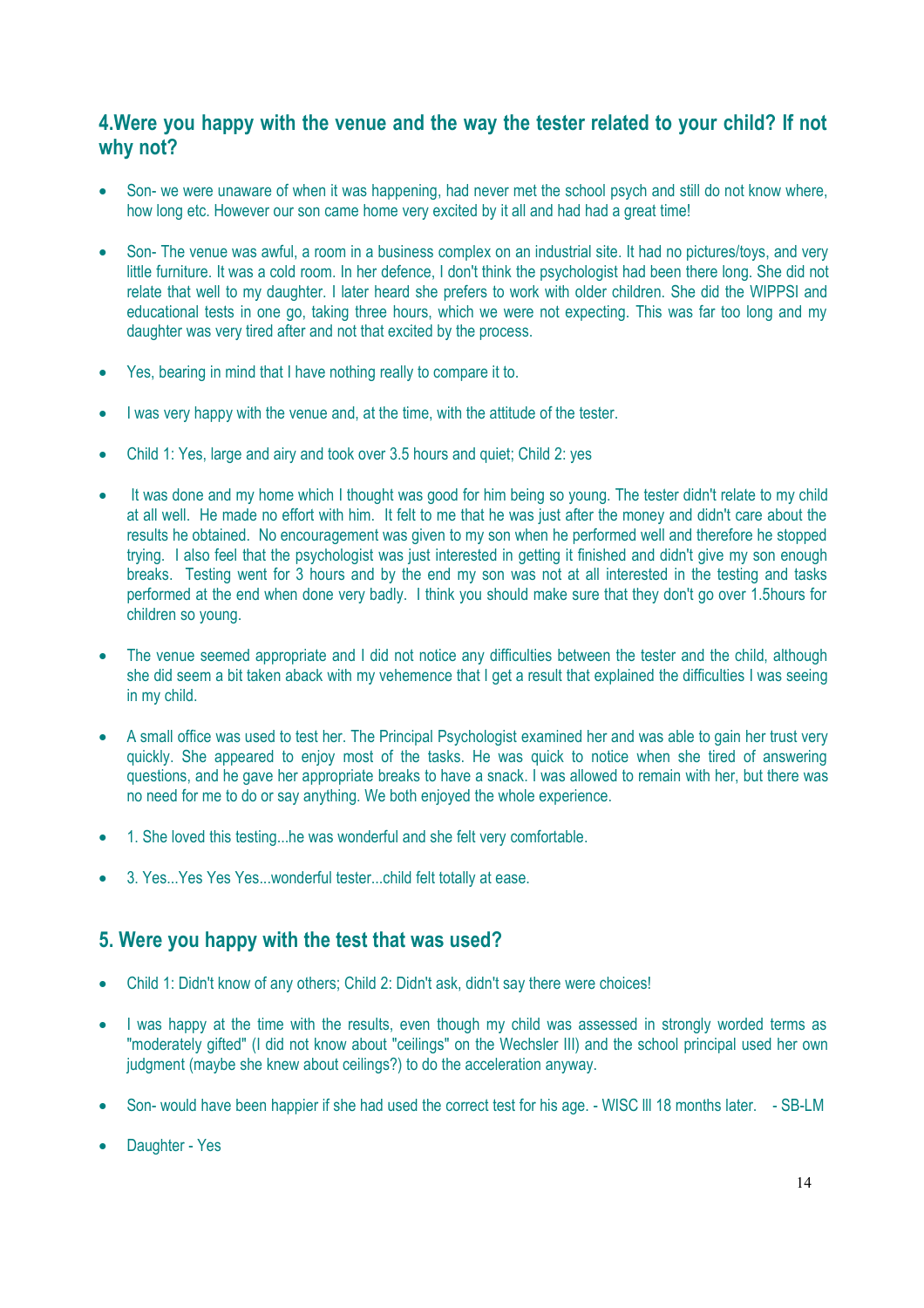- I was happy with the test that was chosen. I just wasn't happy with the tester. I feel that I didn't do enough research myself into getting the right person (this one was suggested by the paediatrician). I think he had no previous experience with gifted children.
- The test was appropriate for the age of the child and the purpose of assessment. He was actually being tested for ADHD and the IQ test was considered an indicator via certain discrepancies between sub-tests.
- I had no real idea what to expect. I thought he would at least ask her to read, in order to gauge her reading age (he didn't). But I was happy with the tasks he did in the test.
- Unfortunately not well known in this country and so of little use to anyone but me. But I thought the test was excellent and gave me a lot of useful info.

## **6. If your child has been subsequently tested, which test(s) have been employed?**

- Knew she was at the upper age limit, they only offered the WISC III Child 2 tested again at 16.9 years
- My child was subsequently tested, on the advice once again of the school principal, two and a half years later, as she believed the initial IQ results were inadequate and that my child might be far more gifted. She recommended (a testing service at a prestigious university) - similar cost - Stanford Binet L-M. A very much different result was obtained!
- Lots of tests at the school, all without my knowledge until an IEP was attempted last year, where all sorts of tests and results were inserted in the boxes - is that legal?
- No subsequent testing has been done to date.
- My son has been retested at age 7 on the WISCIII and the Stanford-Binet at age 8 years 8 months. He has also sat a wide range of achievement tests for maths, reading and spelling including the Woodcock-Johnson, Neal Reading Analysis, APTS, TORCH,Key-Math Diagnostic. He has also had tests for motor and coordination problems, auditory and visual processing problems including the Bruininks- Oseretsky, the TOVA, Ayers clinical obs - the latter free via public health system.
- Too soon to do any other tests
- 2. age 4.4 Boehm-R Form C, Beery Developmental Test of Visual-Motor Integration, Vane Kingegarden Draw a Man, Coloured Progressive Matrices ( cost nothing( about what it was worth) - done by school).
- 3. age 5.9 Stanford Binet Intelligence Scale: L-M Version (\$500 which included some costs to bring tester).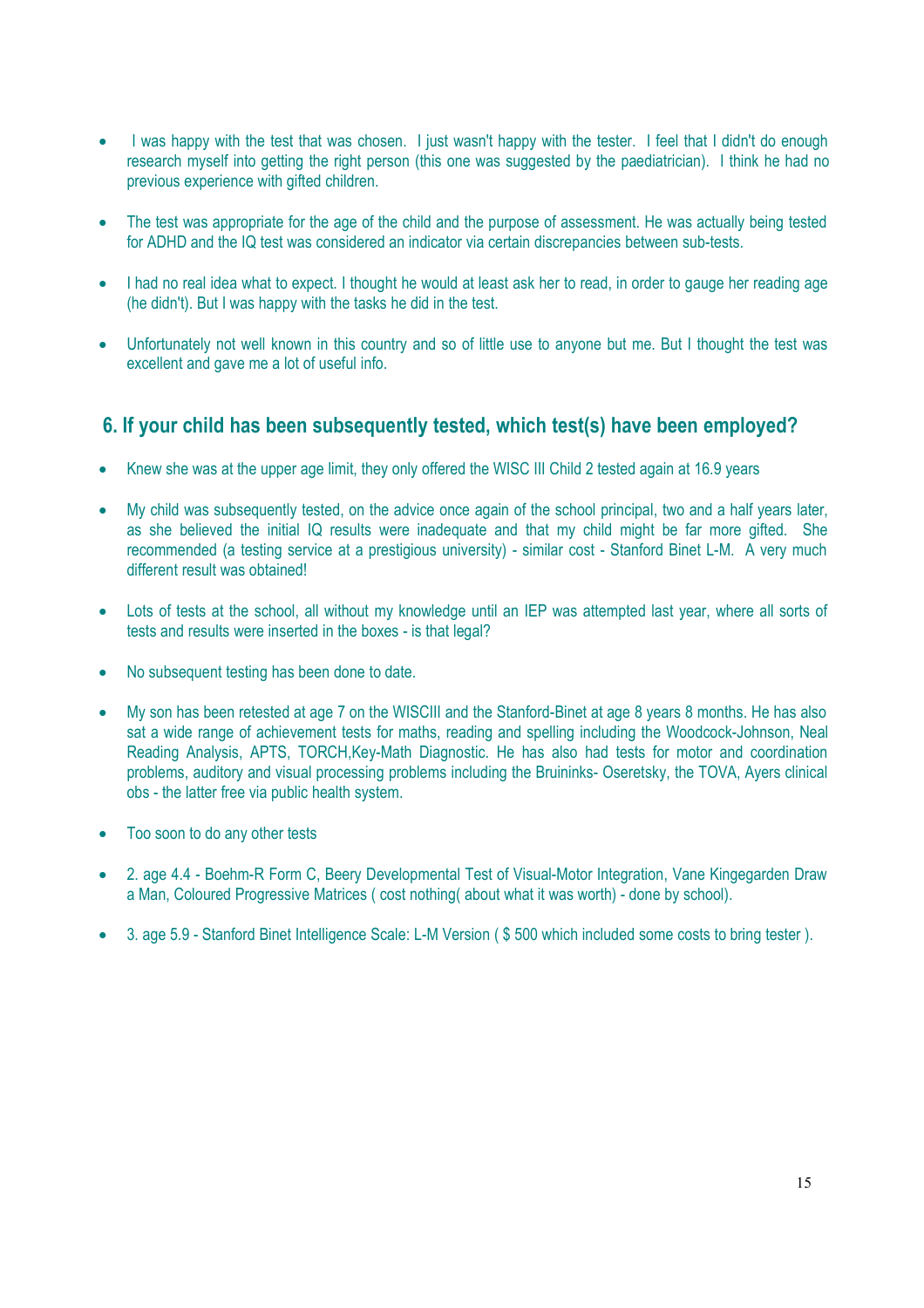## **7.Were you happy with the venue and how the tester related to your child?**

- I was happy with the venue at the university and how the tester related to my child
- The subsequent WISC was given by a psych with some experience with gifted children. Excellent environment, she treated my son with respect and as an equal and he enjoyed himself. The SB-LM was given by a psychologist at a university.
- Tester was female (same as child), young and very good with children very happy
- This can be a hard question to answer because most testing occurs out of sight of the parent. I have no memory of any particular problems with any of the testing.
- 2. No... I was not consulted before hand and I was unhappy with the way the assessment was done and the follow up discussion. Tester was anti-gifted and anti-gifted-parents. It was very rushed and tested stereotyped my child after only seeing her for half an hour.

#### **8.Were you happy with the result/did you get the result expected?**

- For our son, the first WISC surprised us greatly, we had no idea that he may be gifted. Second test gave similar results but with far more interpretation and useful information that gave us a greater deal of understanding. We also had an hour and a half follow up to talk through the results and where to go with them. The SB-LM was another shock - probably the greatest as it put him into the PG range.
- With our daughter this result was a disappointment and we did not feel that the tester bought the best out in her, especially as she was so tired. Also the tester commented that she only attempted things she knew she could do, and the tester didn't push her to try the things that she wasn't so sure about! While she did score gifted it didn't satisfy our need for information as there still seemed much remaining hidden.
- Happy may not be the correct term for our reaction to the result pleasantly surprised is pretty close to how we felt - furious with the staff at school that they either didn't pick up on child's intelligence or ignored obvious signs of high intelligence. (the good old head in the sand approach).
- Child 1: Yes but didn't know then what sub-tests meant and it was never mentioned. Child 2: No, they averaged all sub-tests and she came out average. No written report, no follow up. Two lines of recommendation said to "leave her be".
- No there was a 37 point discrepancy/ Verbal higher IQ and it came out 'average'.*(Editor's note:. IQ tests are made up of several smaller tests of different skills. A normal result will have small discrepancies between sub-tests, an LD or GLD* person will have large discrepancies. It is possible for a GLD person to be in the lowest 5% for some tests and highest 5% *for others. When averaged, this student may obtain a 'normal' score but their learning needs are not at all normal).*
- The result was a shock!! I knew she was bright but 160??? No I did not expect that at all, but I am happy.
- I was obviously happier with the second result than with the first and surprised! I was unprepared as I had expected a much smaller difference from the first, given the wording by the psychologist, although I should have believed the school principal (still did not know about "ceilings"!).
- I got the results expected but not the correct interpretation of the results. The examiner had absolutely no idea how to interpret the results on the WPPSI-R when the child hit the ceiling on most sub-tests.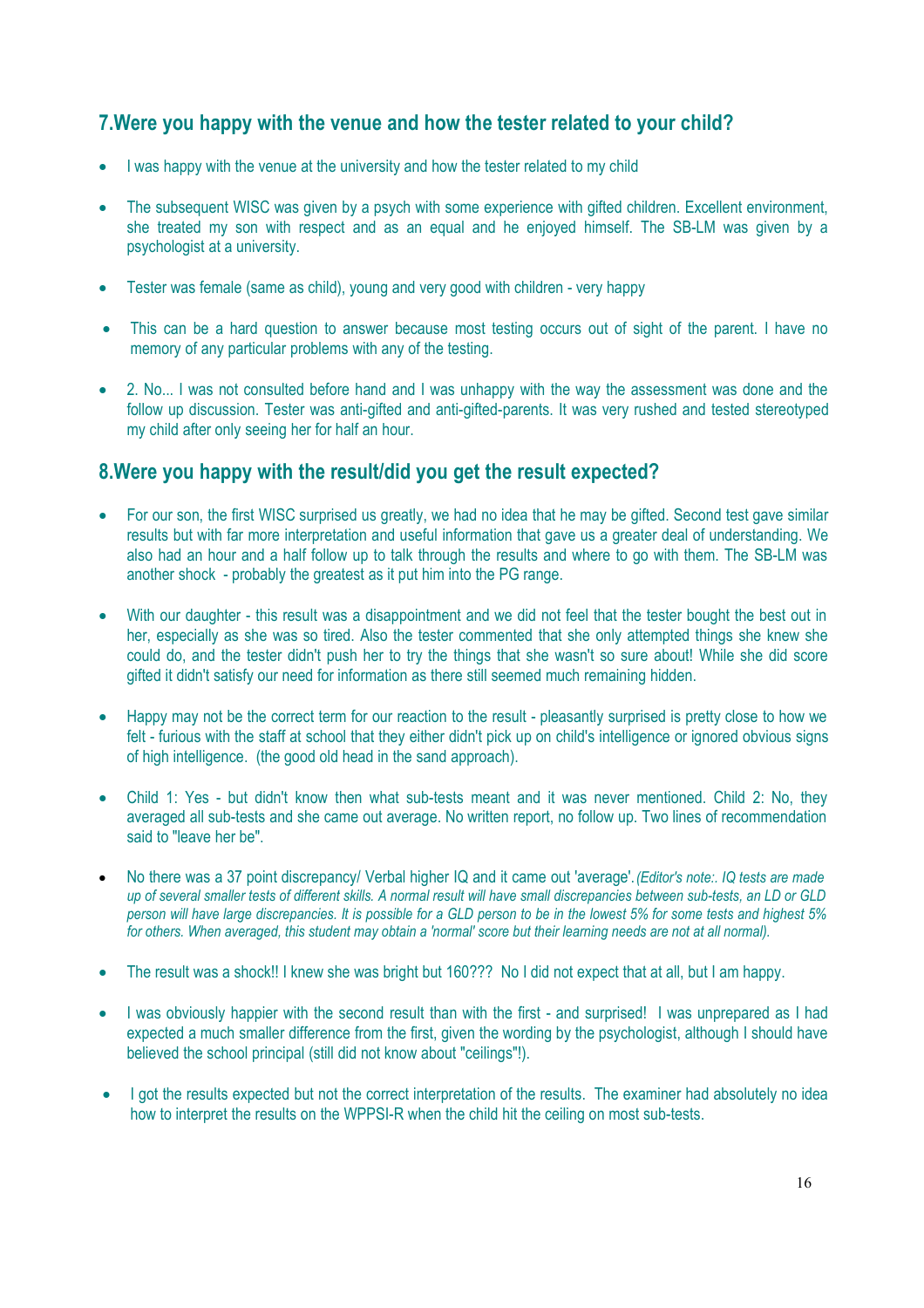- I have noticed a discrepancy over the years and extensive testing history between the results of group testing and those of individual testing, other than when off-level testing has been used. There have been some anomalous results …when viewed against the rest of the tests. I think some of them can be put down to the student just not attending at that particular time. Some of the testing can be quite long if they begin testing at chronological age level and go through all the grades till they reach the ceiling of the test - this puts the most gifted students at a bit of a disadvantage as they can get tired and sick of doing the test. I think in these cases, where it is obvious that the test is going to be a long one, it should be broken down into two lots rather than obtaining a false report. Knowledge about off-level testing needs to be more widely available and the limitations of timed group tests, which are a particular concern when they are used to exclude the most gifted children from selective class environments. The mark gained by the younger child should not be required to be higher than the older child as I see this as discriminatory and can see no justifiable basis for adding extra hurdles to the at risk education of very gifted children.
- On the whole, I have been very happy with the results obtained from the tests that my son has completed. Apart from the odd anomaly, he never cases to amaze me with his enthusiasm, application and wisdom.
- We got more than we bargained for. Absolutely thrilled and petrified.
- 2. No...a waste of time...telling us things we already knew and very general. 3. Extremely Happy....

#### **9.Were you happy with the way the results were employed by those you have shared them with?**

- Yes...the school has been wonderfully supportive and we got the two year acceleration we wanted. I don't think we would have got this without the SB L-M.
- I have found the results of the testing to be very useful in negotiating my child's education.
- For both children the school has taken the results on board and used them. They seem to give the school courage to take great steps, radical acceleration and moving through subjects at a pace.
- Not at all classic case of pushing the proverbial up a very steep hill. Initial reaction of the Principal was: "But these tests are just an indication, they don't really prove anything........" Blown away by the complete lack of willingness to learn by a group of "educators". For the school community, an opportunity to learn and grow has been lost because of prejudice and bias....... Child has been transferred to another, more sympathetic education establishment - so sad for all concerned, not the least the child who has spent 4 out of 8 years with the same group of children. Could only be described as a tragedy for all concerned.
- Child 2: Didn't share the results; Child 1: Yes, we knew her issues mostly already. Verbal higher. There was a 37 point discrepancy. It came out "average".
- Even with the bad interpretation of the results that I obtained I have been able to use it to get my son into preschool a year early, which is what we wanted to achieve in the first place. I do feel, however, that we will need to get another assessment done at the end of the year if we have any chance of early entry to school.
- No, school didn't read report or act on recommendations.
- The answer to this question is, unfortunately, no. I have never been happy with the responses to my son's test results from the schools he was attending or whom I have approached. He was offered a grade skip after kinder but as he had started late (being born later in June), it was not seen as much of an amelioration of his educational issues. He did obtain one radical acceleration but that too was fraught with conflicts between his approach to learning and the content level of his own work and the lack of depth in the school work offered. His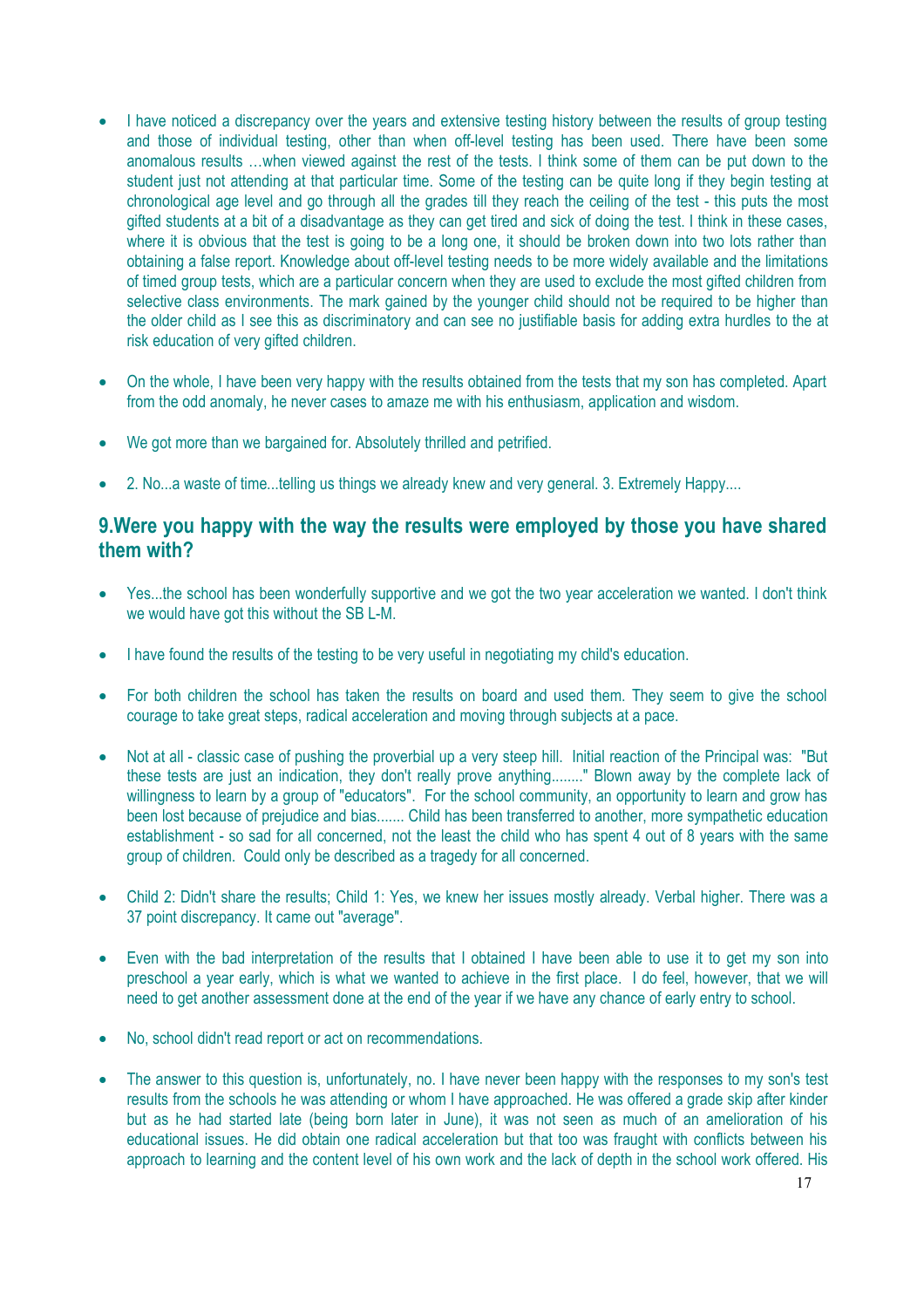emotional sensitivities have never been well understood and there has been nobody at the schools he attended who was able to help me to understand this aspect - it is something that I learned from other sources. Highly gifted children are still viewed through the lens of the average child and not understood and validated for who and what they are and this shows through in how their behavior is approached by schools. While later tests were done more to access better education than for our benefit alone, the first test was probably the most valuable in terms of educating me about my son's needs. The advice I received that he was already underachieving for his IQ and that I should begin teaching him was, in retrospect probably the best advice I ever got in terms of improving the quality of his life experience and our relationship.

 Well, she starts pre-school on the 1st of February 2002, so I am very pleased the test has helped that. And I think I have found the perfect school for her..... this school will support me in home schooling her until she is ready to join her class, whether that is later this year or early next year. She will have the same teacher all her primary years and this school really does seem to cater for the gifted child very well

#### **10. Do you have any recommendations to other parents for how to prepare themselves and their child for an individual testing occasion?**

- Education is very important for the parent in order to be able to judge who will be a good assessor and test for their needs/child. Word of mouth is the best reference, particularly where someone has a child with very similar characteristics. Individual testing is not like a competition and so should not be a source of stress. The child is not competing, just doing what is comfortable for them to do - providing they do not have to wade through 6 grades of math or reading before beginning to falter. The best testers of your child may be as difficult to find as a needle in a hay stack. A good tester will make you feel comfortable not uncomfortable. If you feel uncomfortable it could be because the tester is not empathetic with your experiences and if they are not you have to ask yourself how they are going to help you? You need someone with experience in testing gifted children and even highly gifted children otherwise your money could be wasted. You can ask potential testers what are the typical needs they test for?
- Try to tell the tester what your fears are as they are perfectly normal. The tester should put you at ease by explaining things to you rather than expect you not to have any anxieties. It is normal to feel anxious when there is something you don't understand as you would not be having your child tested if there was not something that needed clarification. It might be a good idea to have coffee with a friend while the test is taking place and meet up again after to discuss the experience. Sharing with them when the result comes in is also important. This is a very tense time for most parents as you just never know when you are going to get a surprise. Try to educate yourself before hand on the range of possible results and the reasons for them so that you have some framework to interpret the result and some familiarity with an appropriate response. With highly gifted children being tested from their chronological age-grade upwards, keep in mind that their result can be influenced by the length of the test. A tester who is competent in testing highly gifted children should allow for this in their interpretation but these people are few and far between. The testing of highly gifted children is thwarted by the instruments currently available for testing and this effects all kinds of testing including achievement testing, individual and group testing. Most school personnel have no understanding of this at all and little understanding of intelligence testing. Being aware of this going in will help you deal with the outcome better than I in my time when I always assumed the school would have a better interpretation of results than I and was surprised at the interpretations that did emerge.
- I would say take your time finding a tester. Go for a recommended person but perhaps by more than one person. Someone who has worked with gifted kids is essential and if possible meet the person when you make the initial enquiry/appointment. My children needed a lot of reassurance about being left with a stranger as well, that we wouldn't be far away etc.
- I feel that parents should do a great deal of research into selecting the right psychologist to perform the testing. An initial interview with the psychologist would be a good thing, especially to see whether they have a good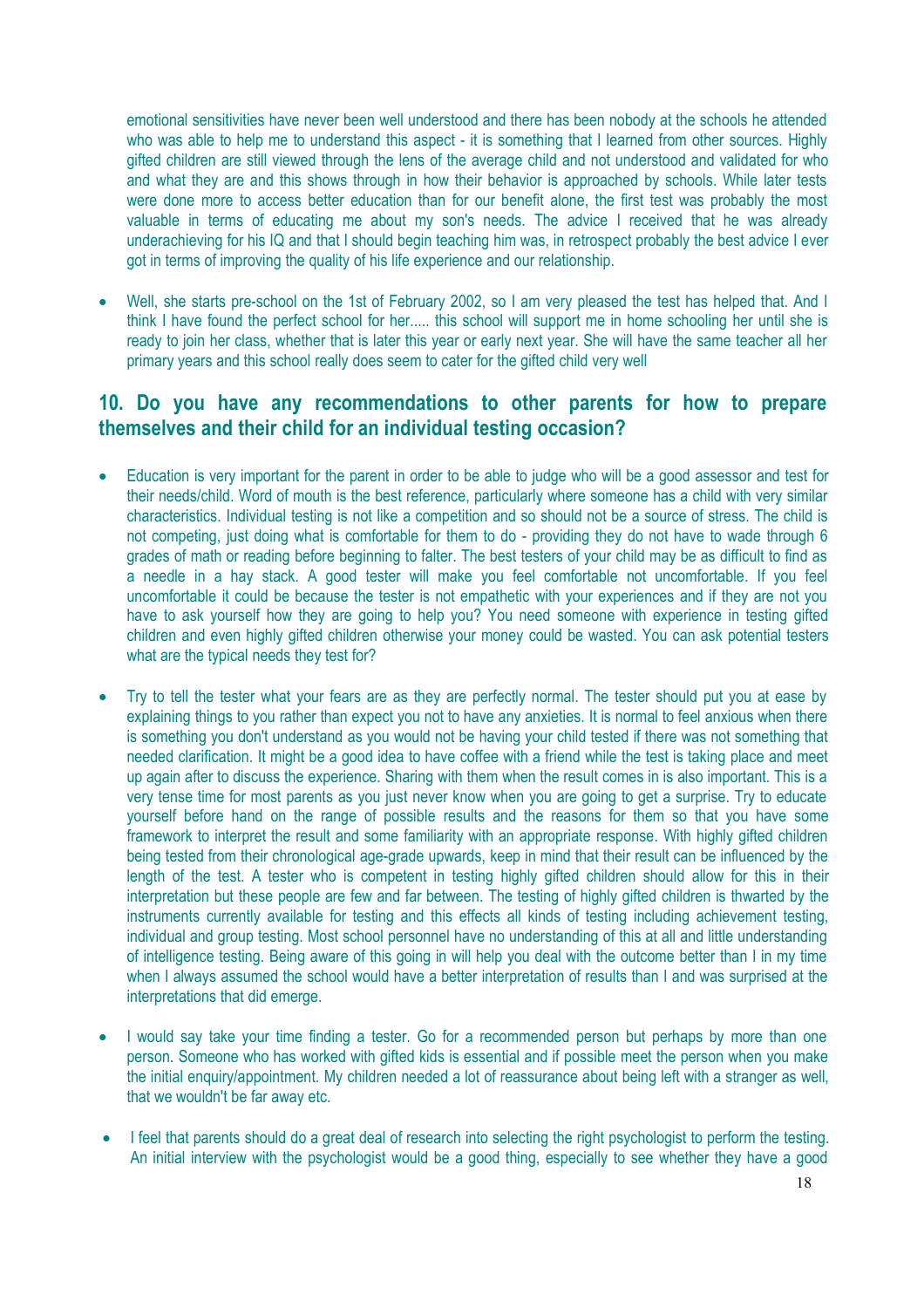way with your child. A bad psychologist can make the whole experience horrible and useless. The best way to get your child ready for the testing, I feel, is to let them know that they are going to meet someone who is very interested in what they can do and is going to play a lot of games with them.

- Ask for recommendations. Talk to psych first alone. Do it in 2 x 1.5 hour lots. Ask for a thorough report and follow-up consultation. Ask the school will they give sub-tests scores - they did. never, ever let them give you percentiles raw scores, averages. Always ask for which test and a thorough report with subtests and explanations for any discrepancy between them.
- I did not prepare myself at all. The only preparation I gave to my daughter was to tell her: "A gentleman will ask you questions and you should answer as best you can. He will also give you tasks to do which you should attempt. Just do your best and if you don't know the answer, just say so and he will ask you a different question. It's OK if you can't do something very well, just try your best. I don't know exactly what he will ask, it will be a surprise for us both!"
- My child was quite unconcerned but, on both occasions, I felt nervous, as though I was peeking at something private that belonged to my child. Also, I had previously been suspicious of IQ testing at all as it seemed to me to "box" someone in to either a) having to live up to an unrealistically great expectation or, b) seem to judge that person as not able to aspire because of a low IQ. I was therefore nervous as if a sentence were being passed on my child. I was unprepared for the intensity of the feelings I experienced after the second test's unusual result. I felt shell-shocked and felt acutely the lack of anyone else to talk to who had undergone a similar experience. I have since met other parents who have felt like this. It took me some weeks to settle down and some months to really come to terms with the responsibility I now had and what a strange and wonderful being my child was in ways that I had not before considered. It also brought up some unexpected thoughts about myself and my abilities - and what I had and had not done with them. For a time immediately after my child's testing I felt the lack of appropriate emotional support. Perhaps this web page may help. Congratulations on this initiative!
- No..... I didn't "prepare" child for testing just told her to do her best and we'll go and get an ice cream afterwards...... Going into town was the occasion, secret about not telling anybody at school was a bit of fun too.... From memory, didn't tell child why testing was being done, although she probably worked it out as she listened to mother and father discuss the situation around the kitchen table. If asked for advice - I would suggest parents don't make the testing a big deal (like their life depends on it) and put child under too much pressure, or cause child to feel like a performing seal. Of course we're all different...
- Relax.....Don't try to prepare them too much. Tell them to enjoy themselves. As a parent...try not to get too hung up on the numbers...but understand that others may. Prepare yourself for what you are going to tell your child before hand so you don't say something you later regret telling them.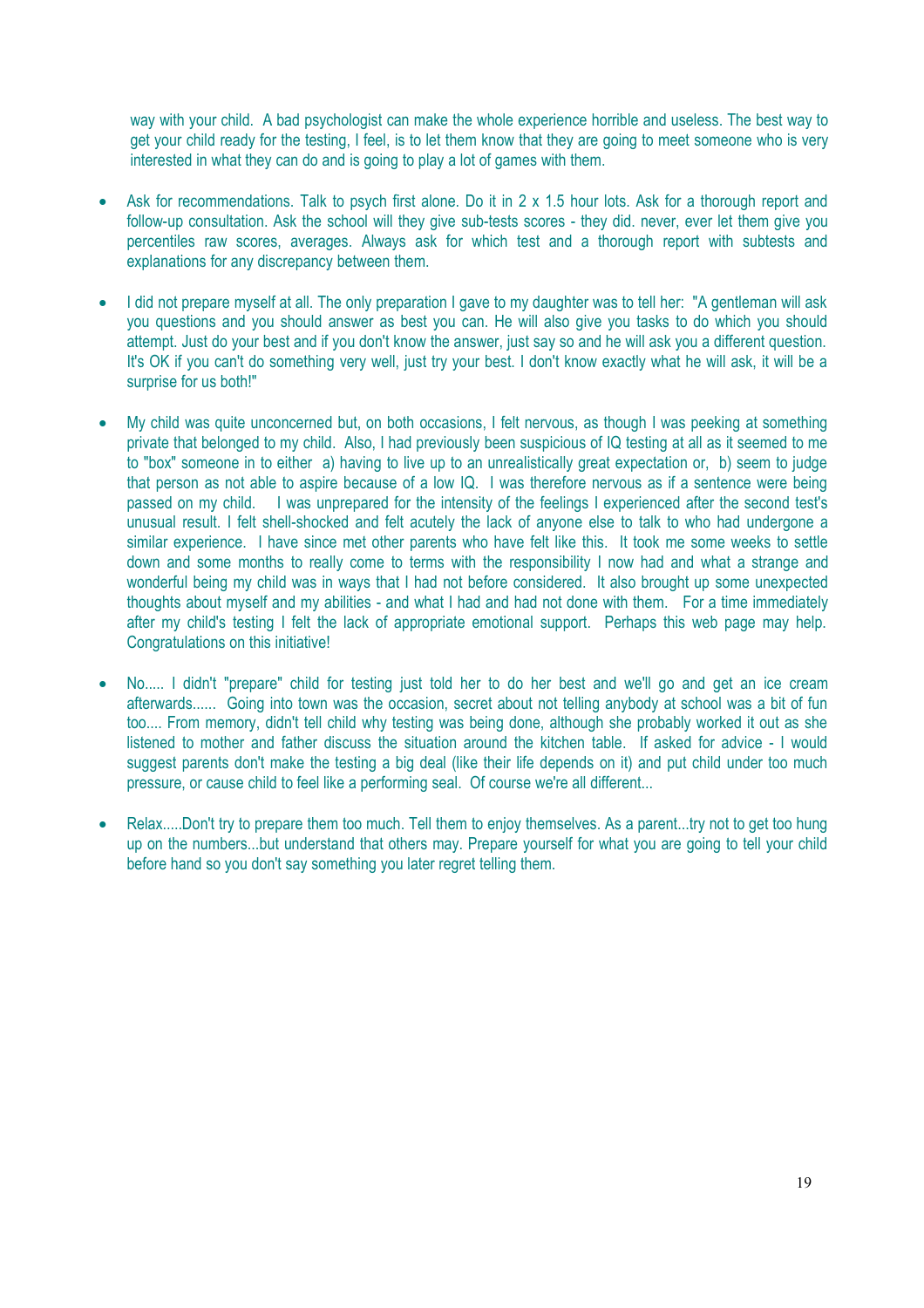# Independent Education Plan Pro-Forma

#### **CURRENT INFORMATION**

#### **(Name)**

#### *Ability*

(eg objective and subjective measures)

#### *Achievements*

(eg academic, arts, social, sporting)

#### *Interests and learning strengths*

(eg academic areas, learning style)

#### *Personal*

(eg introversion, social preferences, resilience, motivation)

#### **EDUCATIONAL PLAN for (name)**

Beginning date: Duration:

*School-based Essentials*

Academic progress and remediation

Psychological adjustment and socialisation

When/how often

Who/how managed

Assessment of action